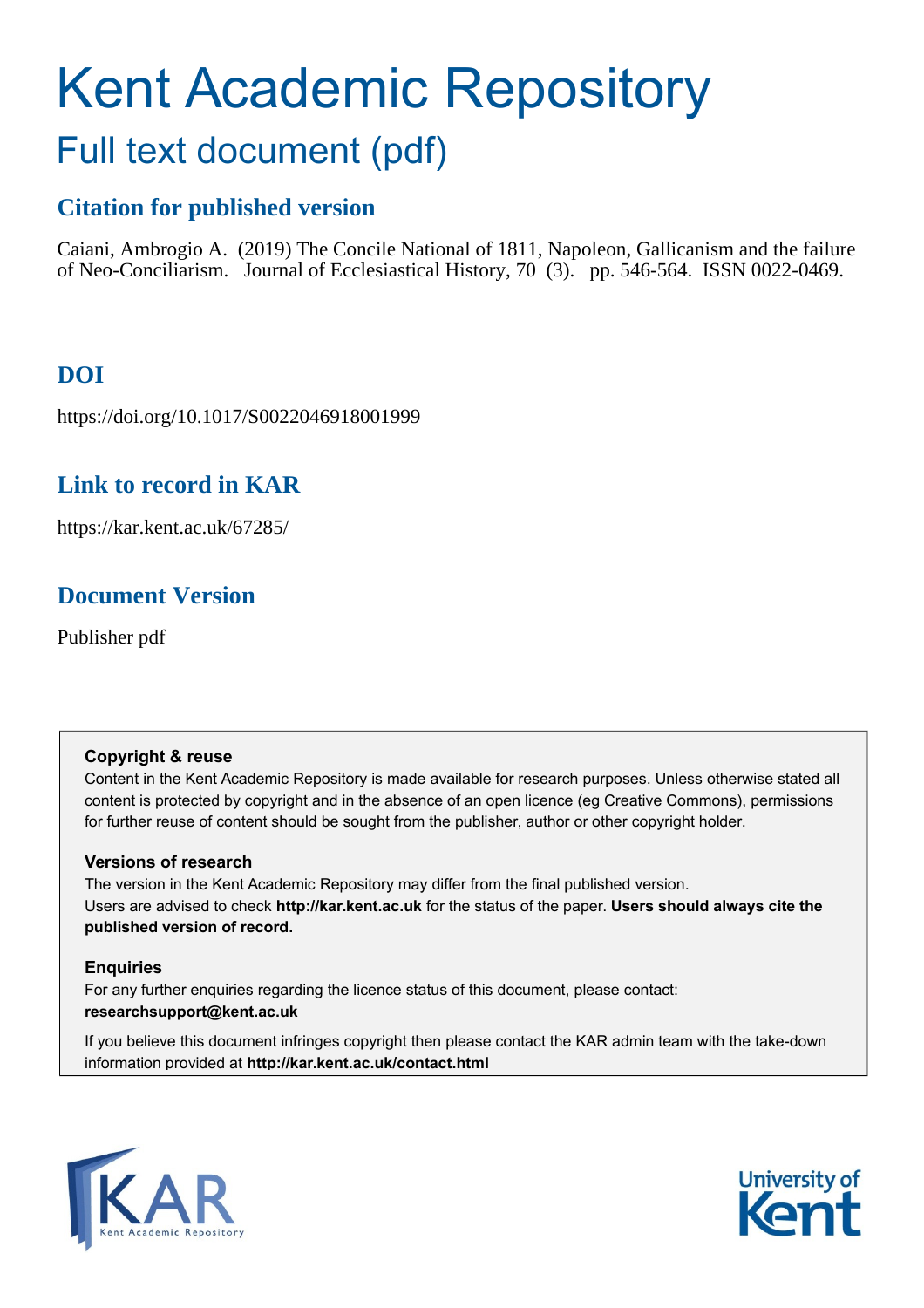*Jnl of Ecclesiastical History, Vol. 70, No. 3, July 2019.* © Cambridge University Press 2019 546 This is an Open Access article, distributed under the terms of the Creative Commons Attribution licence (http://creativecommons.org/licenses/by/4.o/), which permits unrestricted re-use, distribution, and reproduction in any medium, provided the original work is properly cited. doi:10.1017/Soo22046918oo1999

## The Concile National of  $1811$ : Napoleon, Gallicanism and the Failure of Neo-Conciliarism

#### by AMBROGIO A. CAIANI

University of Kent E-mail: [a.a.caiani@kent.ac.uk](mailto:a.a.caiani@kent.ac.uk)

The concile national of  $\frac{1}{8}I$  was one of the greatest flashpoints in the struggle that pitted the Napoleonic Empire against the papacy. This episode, which deserves to be situated within more recent historiographical trends, reveals much about the nature of Napoleonic imperialism and the Church's distrust for the power of the state. This article puts forward the view that the failure of the concile national was not strategic but tactical. Several bishops were frustrated with the pope's recalcitrance over episcopal investiture and fearful of schism. But their initial openness to neo-conciliarism turned to hostility when confronted with the state's intolerance.

The most unintended outcome of the Revolutionary and Napoleonic<br>decades was the strengthening of the papacy and its Ultramontane<br>ideology. Of all the forces that resisted French 'cultural imperial-<br>ism' the most successful decades was the strengthening of the papacy and its Ultramontane ideology. Of all the forces that resisted French 'cultural imperial-Church of Rome. This phenomenon, which Michael Broers has called the 'War against God', reached a significant crisis point in 1811.<sup>1</sup> On the surface it seemed as if the Napoleonic behemoth had conquered Europe and now commanded universal obedience. Yet the behaviour of the

AN = Archives nationales, Paris; ASMi = Archivio di Stato di Milano. All translations from the French are the author's own.

I would like to thank the Revd Dr Allan Doig, Dr Giacomo Macola and the two anonymous readers for this JOURNAL for their many helpful suggestions for improvement. My father was a constant source of support and help while I was writing this piece. Any remaining infelicities are entirely my own.

<sup>1</sup> M. Broers, The politics of religion in Napoleonic Italy: the war against God,  $180I - 1814$ , London  $2002$ ,  $1-26$ .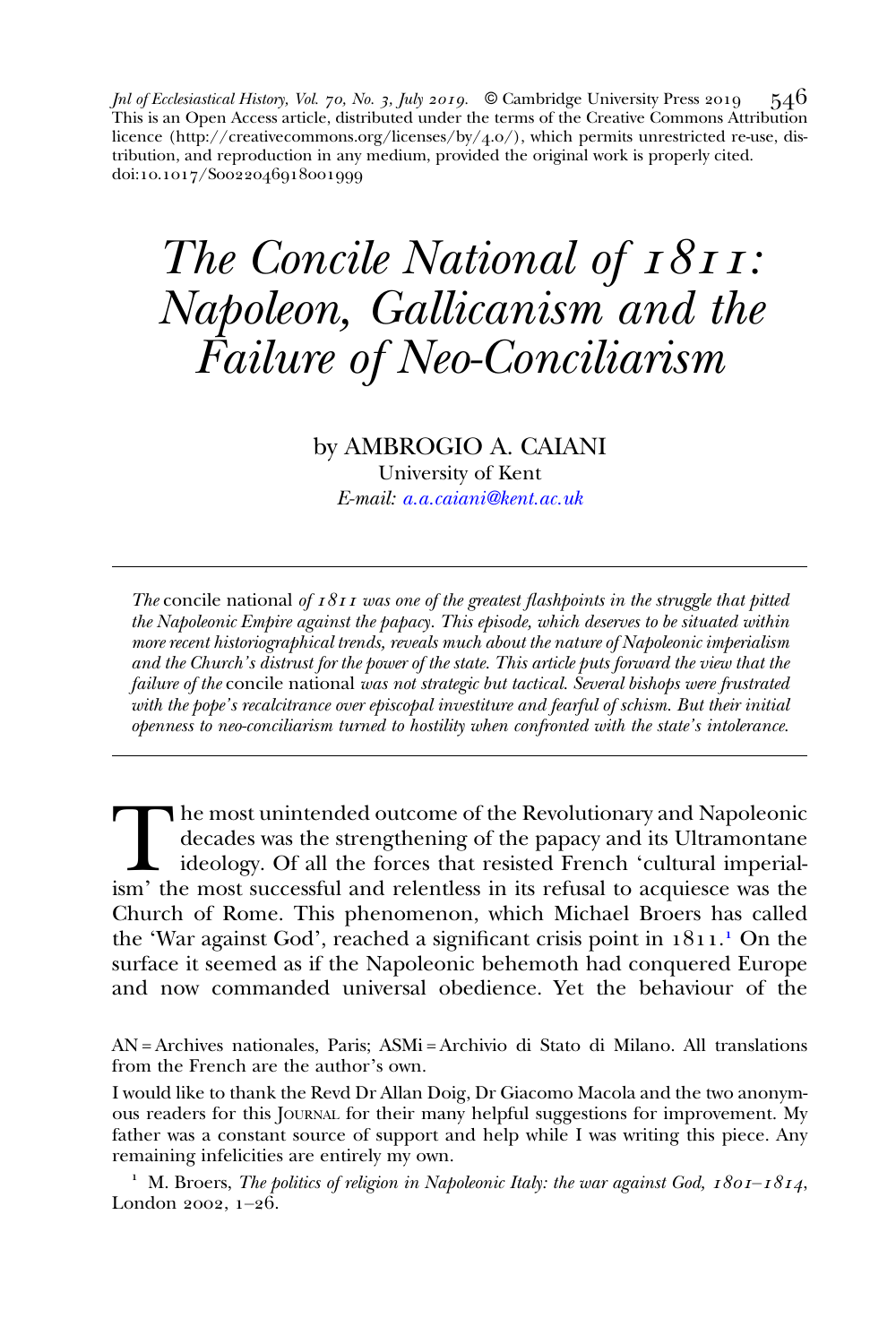clergy in the French imperium betrayed just how much dissent and anger lurked beneath apparently placid waters. Empire and Religion did not operate in harmony and conflicts over ultimate control of the Church were the norm.

This was especially the case in the Napoleonic Empire and its struggle with the papacy over episcopal appointments within those territories that fell under its control. The *concile national* of  $1811$  was one of the key flashpoints in this struggle for supremacy. This episode reveals much about the nature of Napoleonic imperialism and the Church's distrust of the growing power of the bureaucratic state. French Catholic historiography lavished attention on the concile during the late nineteenth and early twentieth centuries, but its assessments were deeply entangled in the context in which they were written. The growing conflict over the occupation of Rome in  $1870$  and the separation of Church from State in  $1905$  created a siege mentality among church historians. Catholic aristocrats and scholarly clergymen drew clear parallels between their anti-clerical present and the Napoleonic past. They charted an impressive genealogy of anti-Catholic persecution that cast a long shadow into their republican present. Studies by the comte d'Haussonville, the comte Mayol de Lupé and the abbé Ricard are admirable in their erudition.<sup>2</sup> These antiquarians had access to minutes, journals and notes whose location today is uncertain.

The Archives départementales du Rhône hold the lion's share of the papers of Napoleon's uncle, Cardinal Joseph Fesch, archbishop of Lyons, but his minutes on the *concile* of  $1811$  and the diary of Maurice de Broglie, bishop of Ghent, are difficult to locate. Fortunately the content of these vital documents is substantially reproduced in the studies by the comte d'Haussonville and the abbé Ricard published during the  $18q$ os. This article also refers to the journal kept by the canonico Alberto Rossetti during the concile, and published by the cathedral chapter of Venice in 1844.<sup>3</sup> This is a vital source that throws light on the attitudes of the Italian-born bishops from the satellite kingdom of Italy who attended the concile. It appears not to have been cited in previous studies. Otherwise the bulk of the archival material consulted for this article emanates from the Archives nationales in Paris and the Archivio di Stato in Milan. The thousands of manuscript pages in Paris, although known to historians,

 $4$  The summons, orders and travel arrangements for the bishops of the Napoleonic kingdom of Italy are to be found in ASMi, atti di governo, culto parte moderna 2540.

<sup>&</sup>lt;sup>2</sup> J. O. de Cléron, comte d'Haussonville, L'Église romaine et le Premier Empire,  $1800 1814$ , Paris  $1864-79$ ; M. E. H. comte de Mayol de Lupé, *La Captivité de Pie VII: d'après des documents inédits*, Paris 1916; A. Ricard, *Le Concile national de 1811*, Paris 1894.

<sup>&</sup>lt;sup>3</sup> A. Rossetti, *Giornale, ossia memorie relative al Concilio Nazionale convocato in Parigi colla circolare dell'Imperatore e Re Napoleone 25 aprile 1814, Venice 1844.*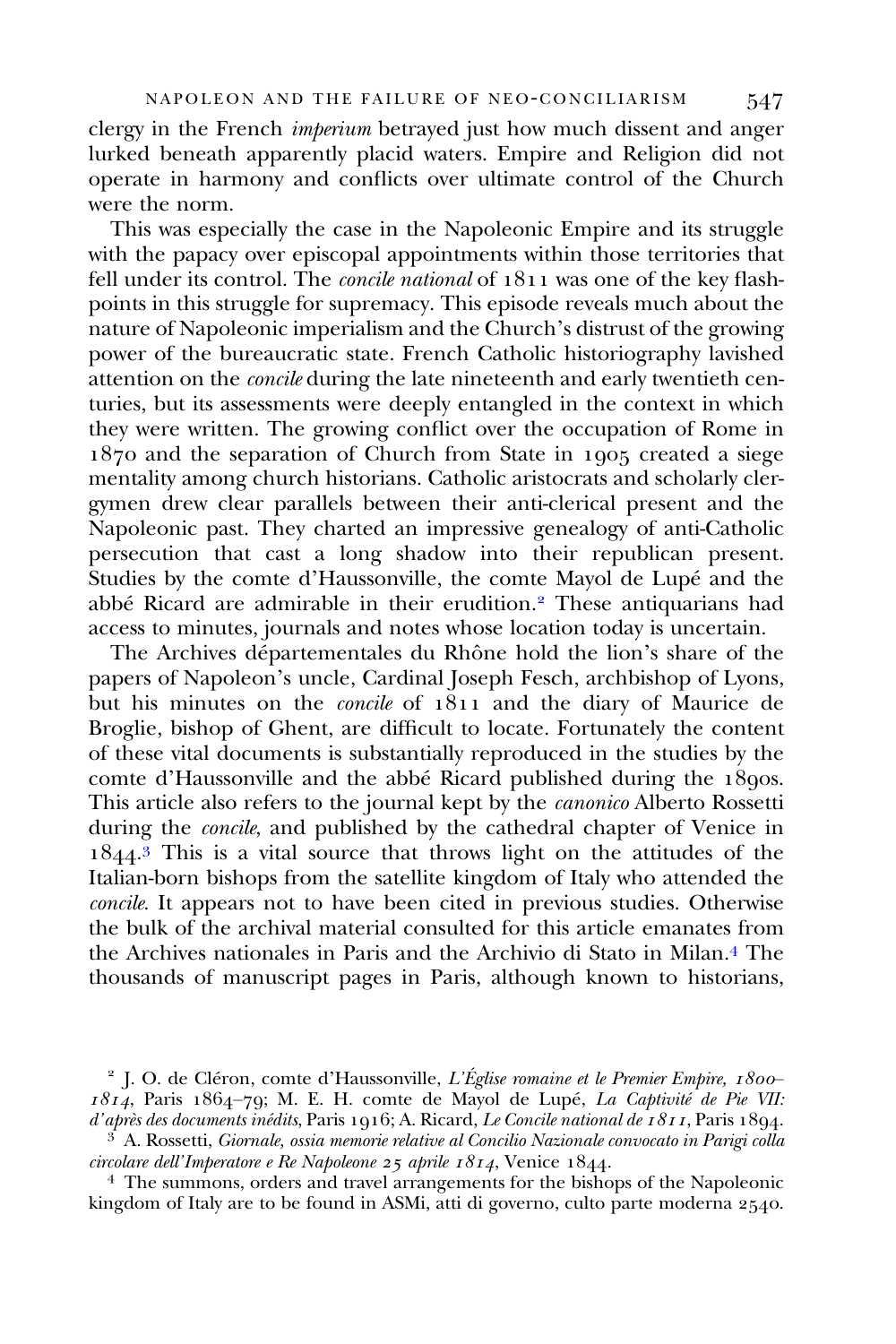have not been systematically sifted. Indeed, much interesting material has lain dormant and unappreciated.

Since the First World War, historical scholarship has tended to lose sight of the concile of . Notable exceptions include Bernard Plongeron's Résistances religieuses à Napoléon and, more recently, a collection of essays edited by Jacques-Olivier Boudon.<sup>5</sup> These studies have identified the concile as a turning-point in the religion crisis that confronted Napoleon's Grand Empire and its ecclesiastical culture. The French imperium's absolute insistence on the supremacy of lay government over the Catholic hierarchy was too bitter a pill for the early nineteenth-century Church to swallow. The emperor completely under-estimated the resolve of the clergy. As the late Geoffrey Ellis reminds us, for the Voltairian Napoleon, religion was a utilitarian exercise. $6$  For him, the clergy reinforced the moral authority of the imperial government, allowing it to impose taxes and conscript its subjects with divinely sanctioned legitimacy.

On the other side of this divide lay a papacy that could not accept such subservience. The pope could neither accept subordination nor equality with other faiths or Christian denominations. The law codes promulgated during the consulate struck at the heart of the Catholic culture of the family. As Michael Broers has demonstrated effectively, for the départements réunis, a significant proportion of the population (especially at the base of the social pyramid) tended to side with the Church when faced with modernisation and reform. The parish seemed a natural bulwark for the community against the social disaggregation that was threatened by the intrusive Napoleonic state.<sup>7</sup> This article argues that the *concile* will be better understood if it is integrated within these fresh historiographical trajectories. Previous studies painted the Church's survival and liberation from Napoleon's Babylonian captivity as providential. To picture this episode as a battle between good and evil is not particularly helpful. Through new archival sources and unexploited published materials, this article argues that the concile's failure was not pre-ordained, but the fruit of miscalculation and a striking failure of diplomacy on the part of the French imperial administration.

<sup>5</sup> B. Plongeron, *Des Résistances religieuses à Napoléon*,  $1799 - 1813$ , Paris 2006, 279-315; J.-O. Boudon and R. Hême de Lacotte (eds), La Crise concordataire: Catholiques français et *italiens entre Pie VII et Napoléon,*  $1808 - 1814$ , Paris 2016, esp. B. Plongeron, 'Napoléon et la crise religieuse, 1809-1812: radioscopie d'un échec', at pp. 21-39; S. Hermann de Franceschi, 'Le Spectre de Bossuet et des quatre articles de 1682: reviviscence d'une référence gallicane au temps de l'affrontement entre Pie VII et Napoléon Ier', at pp. 171–95; and R. Hême de la Lacotte, 'De la Faveur à la fronde: la grande aumônerie Napoléon et l'échec du concile de 1811', at pp. 69–91.

 $6$  G. Ellis, 'Religion according to Napoleon: the limitations of pragmatism', in N. Aston (ed.), *Religious changes in Europe*,  $1650 - 1914$ , London 1997, 235–55.<br><sup>7</sup> Broers, *Politics of religion*, ch. iv.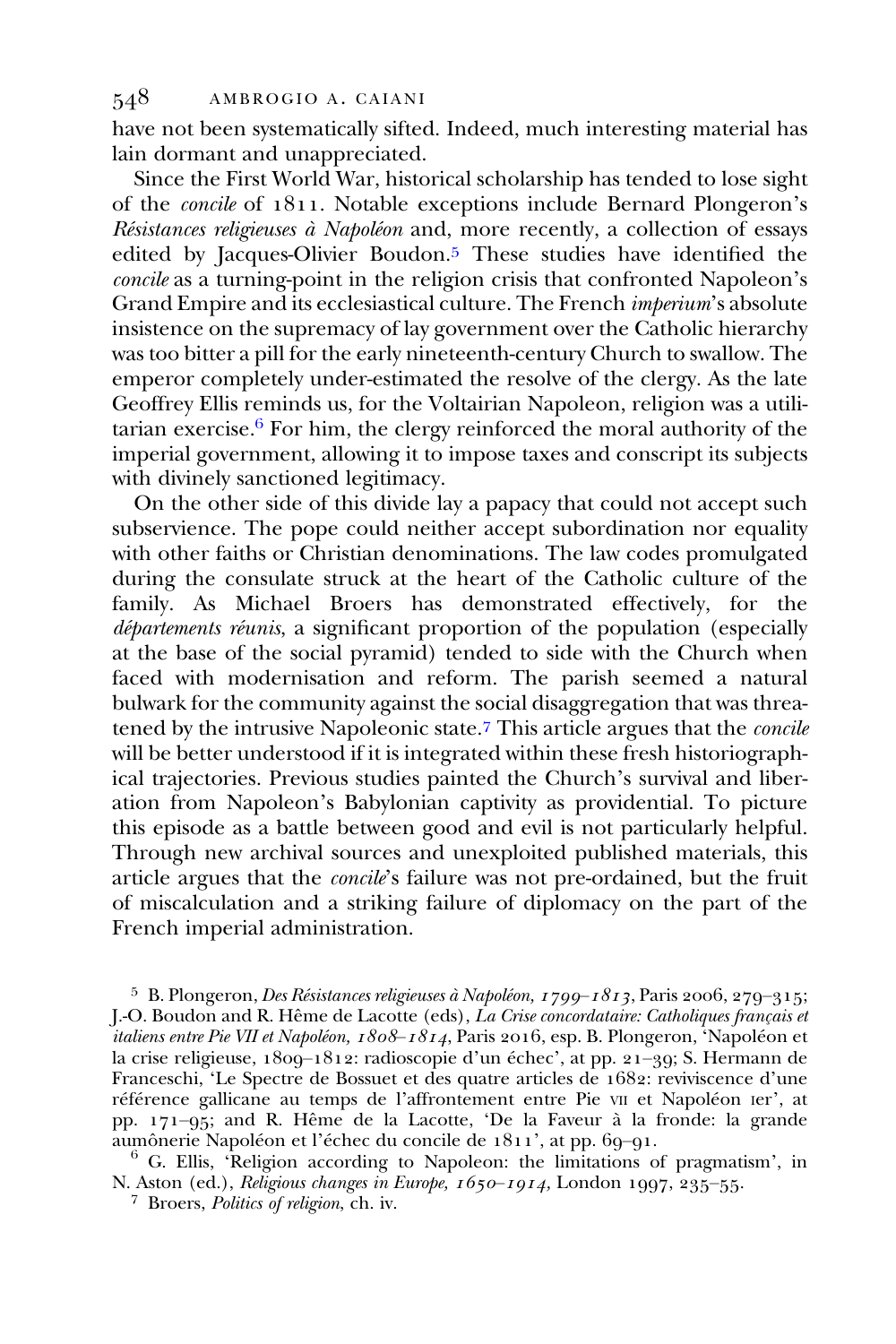The late Emile Perreau-Saussine highlighted that Catholicism's grudging acceptance of the 'political modernity' unleashed by the French Revolution, and internationalised by the Napoleonic Empire, was anything but a linear process.<sup>8</sup> It was fitful, characterised by myriad misunderstandings and false starts. Those who had signed the Concordat of 1801 had done so in the expectation that they would receive a more favourable compromise in the future.<sup>9</sup> The organic laws, the Italian Concordat of  $1803$ and Pius  $VII$ 's visit to Paris to crown the emperor in  $1804$  highlighted the worsening relationship between Church and State.<sup>10</sup> By  $1809$  events spiralled out of control, as French imperial administrators assumed that they could simply impose the concordat and reorganise the ecclesiastical administration in newly conquered territories with little or no consultation with the pope.<sup> $11$ </sup> The point of no return in this process was reached when Pius VII was arrested indecorously on  $6$  July  $18$ oq and imprisoned in Savona for almost three years.<sup>12</sup> Six hundred Roman priests who refused to swear loyalty to the French were deported to Corsica.<sup>13</sup> More unprecedented still was the detention of those thirteen cardinals who failed to attend the emperor's wedding to the Archduchess Marie-Louise. They were stripped of their pontifical robes and became the defiant black cardinals of the imperial gaols.<sup>14</sup> As a sign that Paris was the new Rome, the Vatican archives were shipped to the French capital.<sup>15</sup>

Throughout this crisis the papacy responded in time-honoured fashion by refusing to collaborate with hostile forces. Its ultimate displeasure was made manifest when the emperor and his administration were excommunicated.<sup>16</sup> Thus the road was opened for mass civil disobedience.<sup>17</sup> The Concordat of  $1801$ , like that of Bologna in  $1516$ , had recognised the

<sup>8</sup> E. Perreau-Saussine, *Catholicism and democracy*, Princeton, NJ 2012, esp. chs i, ii.  $9$  W. Roberts, 'Napoleon, the Concordat of 1801, and its consequences', in F. Coppa

(ed.), Controversial concordats: the Vatican's relations with Napoleon, Mussolini, and Hitler, Washington, DC 2012,  $34$ –80.

<sup>10</sup> A. Theiner, *Histoire des deux concordats*, Paris 1869, ii/1, chs ii–iii; ii/2, ch. x. More broadly see J. McManners, *The French Revolution and the Church*, London  $1q6q$ ,  $140–50$ , and S. Desan, 'The French Revolution and religion,  $1795-1815$ ', in S. Brown and T. Tackett (eds), The Cambridge history of Christianity, VII: Enlightenment, reawakening and revolution, 1660–1815, Cambridge 2006, 564–73.

<sup>11</sup> Napoleon to Pius vII, Paris, 13 février 1806, in Fondation Napoléon, *Napoléon* Bonaparte: correspondance générale, Paris 2004–18, vi, no. 11445, at pp. 113–14.

<sup>12</sup> Mayol de Lupé, *La Captivité de Pie VII*, passim; E. E. Y. Hales, *The emperor and the pope*, New York 1978, passim.

<sup>13</sup> J. Destrem, 'Déportations de prêtres sous le Premier Empire', Revue historique xi/2

(1879), 331–88.<br><sup>14</sup> U. Beseghi, *I tredici Cardinali Neri*, Florence 1944, passim; C. A. de Grandmaison, Napoléon et les cardinaux noirs, 1810–1814, Paris 1895, passim.

<sup>15</sup> V. Bindel, *Le Vatican à Paris*, Paris 1942, 135–53.<br><sup>16</sup> B. Melchior-Bonnet, *Napoléon et le pape*, Paris 1958, 118–21.<br><sup>17</sup> Broers, *Politics of religion*, ch. vi.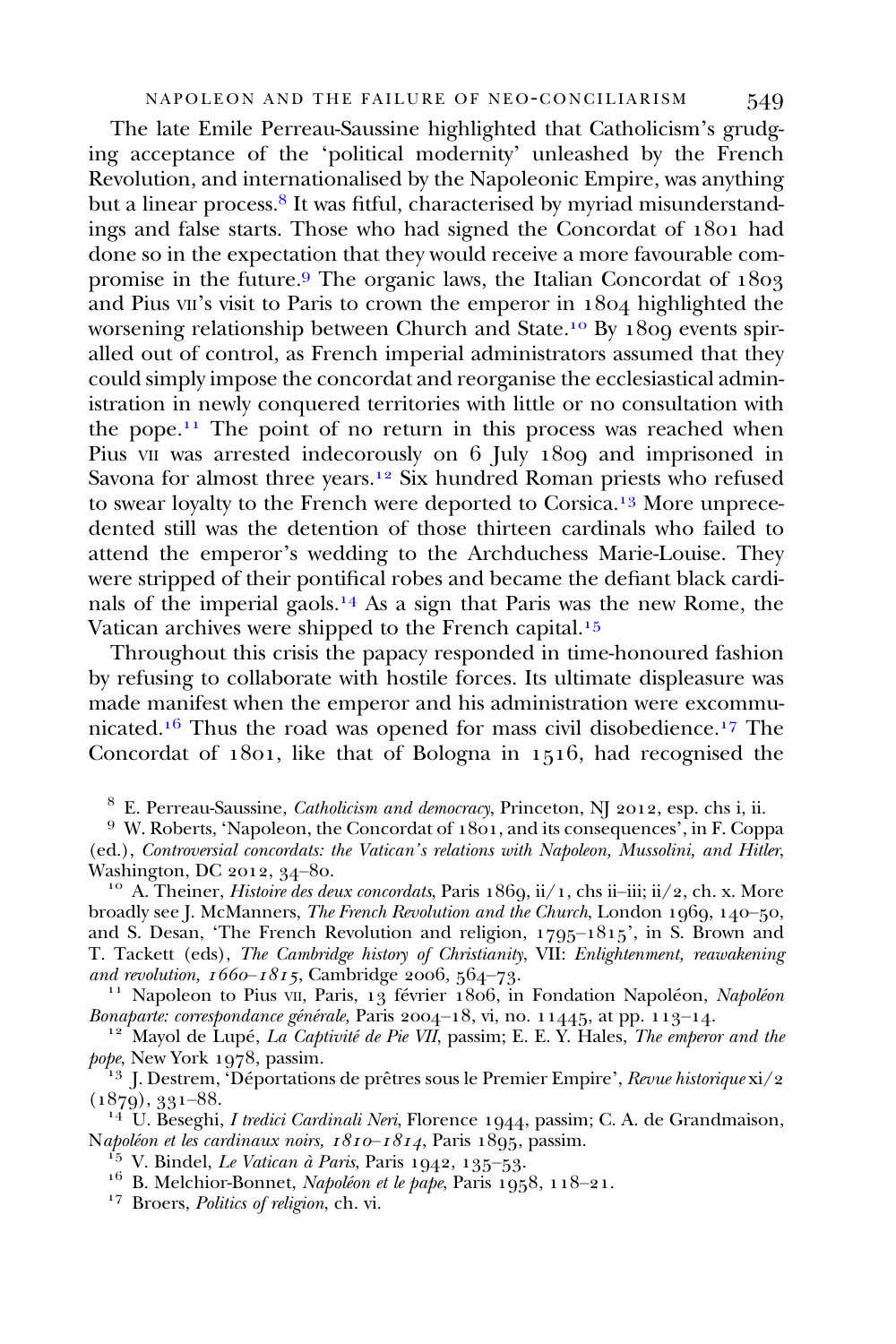monarch's right to appoint bishops to vacant dioceses.<sup>18</sup> Throughout the years from  $1808$  to  $1814$  no papal bulls were issued to confirm imperial nominees. A new investiture crisis, reminiscent of the struggle that had pitted Henry IV against Gregory VII in the eleventh century, was building.<sup>19</sup> By  $1811$  the Church faced one of its worst crises since the great medieval schism which had straddled the fourteenth and fifteenth centuries.<sup>20</sup>

The papacy's refusal to negotiate, let alone invest new bishops, left only one solution open to the imperial administration: namely a recourse to neo-conciliarist measures. Simply put, the French Empire resurrected the late medieval notion that church councils could circumvent papal supremacy. Many historians have seen this process as a cynical exercise by Napoleon to force his will on the Catholic Church. While there is some truth in this assessment, it can rather be argued that the appeal to conciliarism was not entirely misguided. Through this expedient, the Empire sought to appeal to older members of the Catholic hierarchy in France who had lived through the twilight years of Gallicanism and Jansenist controversies over ecclesiology during the second half of the eighteenth century.<sup>21</sup> Historians of conciliarism have focused on Jansenism and Febronianism and have disregarded its swansong during the early nineteenth century. For example, Francis Oakley's brilliant The conciliarist tradition passes over the events of  $1811$  in complete silence.<sup>22</sup> This article contends that neoconciliarist thinking, even if clumsily articulated, was central to the concile.

The Napoleonic regime's relationship with the French Church's Gallican inheritance was complex.<sup>23</sup> The eighteenth century had witnessed a great intellectual ferment with regard to the structure of church governance. Jansenism's quasi-democratic defence of the priesthood against episcopal hierarchy and its legal/constitutional opposition to papal interference in domestic matters was to inspire deeply the politics of religion.<sup>24</sup> Ecclesiological restructuring, before  $1815$ , was profoundly indebted to the reforms of enlightened absolutism. Rulers like Joseph II had sought to privilege a utilitarian secular parish clergy against the

<sup>18</sup> V. Bindel, *Histoire religieuse de Napoléon*, Paris 1940, i. 13–74.<br><sup>19</sup> C. Morris, *The papal monarchy: the Western Church from 1050 to 1250*, Oxford 1989,<br>109–33; P. Wilson, *The Holy Roman Empire*, London 2016, 46

<sup>20</sup> J. H. Smith, *The Great Schism, 1378: the disintegration of the papacy*, London 1970,

passim.<br><sup>21</sup> D. van Kley, *The religious origins of the French Revolution*, London 1996, esp. pp. 1–13,

135–90.<br><sup>22</sup> F. Oakley, *The Conciliarist tradition: constitutionalism in the Catholic Church, 1300–1870*, Oxford 2003, 141–216.

 $^{23}$  A. Latreille, 'Le Gallicanisme ecclésiastique sous le Premier Empire, vers le Concile national de  $1811'$ , Revue historique cxciv/1 (1944), 1–22.<br><sup>24</sup> van Kley, Religious origins, 135–90.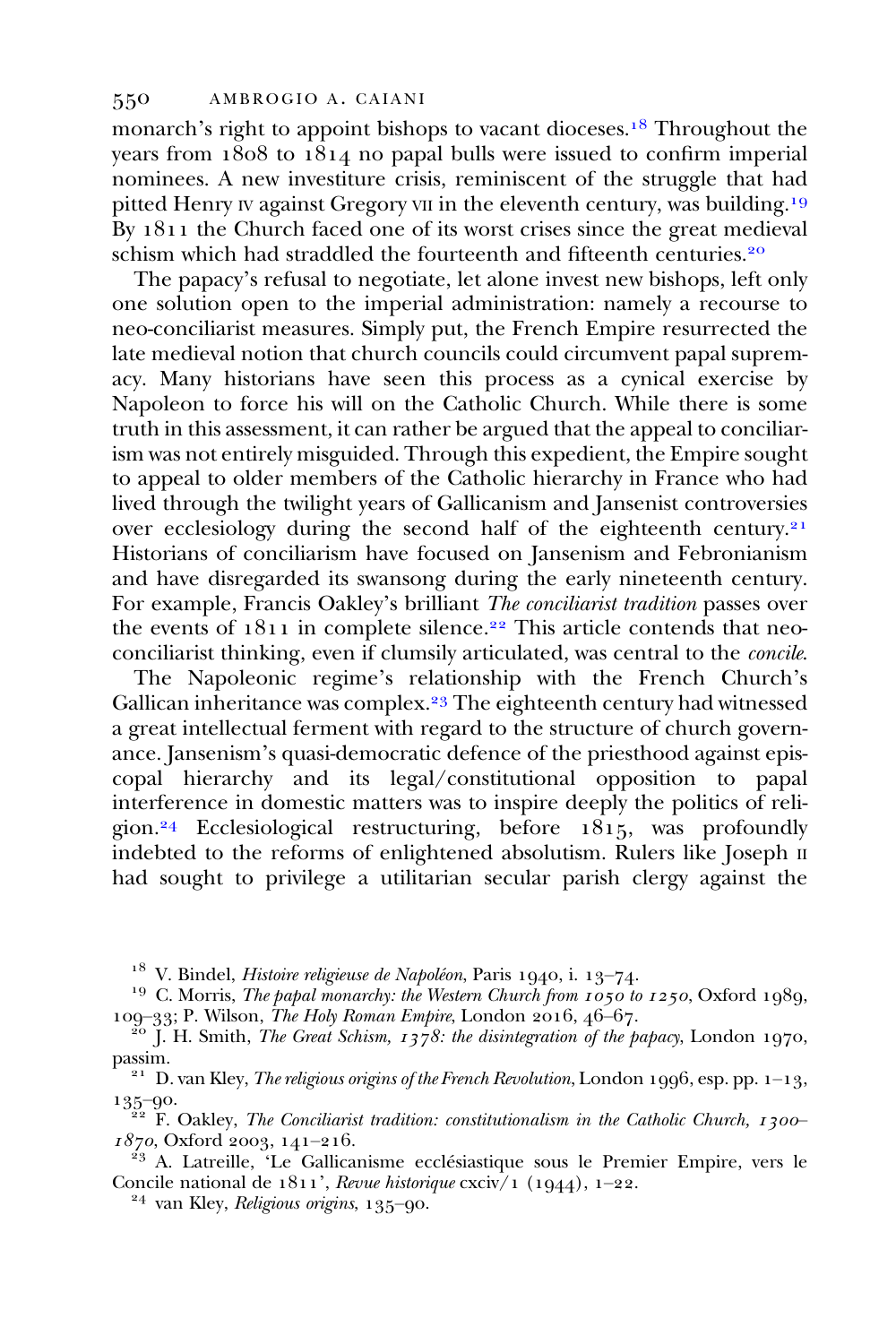redundant monasticism of the regular orders.<sup>25</sup> Admittedly, such reforms had witnessed widespread resistance and reaction. Yet their modernising spirit was still present amongst an older generation of European clergy born during the second half of the eighteenth century. Some currents within Catholic enlightenment remained sympathetic to working in partnership with the state to renew the structures of both secular and ecclesiastical governance. $26$  This had been especially the case in the Grand Duchy of Tuscany where Bishop Ricci's Jansenist synod in Pistoia sought such reform.<sup>27</sup> Admittedly, it did, in the end, fail to achieve its goals and Tuscan Giansenismo would never achieve such heights again. Nevertheless, from the vantage point of the  $178$ os it was far from clear that Ultramontane thinking would triumph over neo-conciliarist and regional traditions. For many, the ecclesiological rivers of the eighteenth century had seemed to be flowing in the opposite direction.

In France, the situation was further reinforced by centuries of powerful localist traditions. Gallicanism, or the notion that the Church in France was autonomous and that its bishops in council shared spiritual authority with the pope, was a powerful legacy, which, although increasingly beleaguered, strongly influenced clerical thinking throughout the nineteenth century. The well-informed reminded the public that the decrees of the Council of Trent had never been ratified fully in France.<sup>28</sup> The most concrete expression of this ecclesiological position can be observed in Bishop Jacques-Bénigne Bossuet's famous four articles of the declaration of 1682.<sup>29</sup> Essentially the French monarchy, and its Church, claimed administrative independence and immunity from excommunication. Bossuet's declaration was registered by the council of state after the annexation of Rome in 1809, and was made a mandatory part of the curriculum in seminaries throughout the French Empire.

Gallicanism, as André Latreille reminds us, had always been a multifaceted phenomenon, $3<sup>1</sup>$  divided, for convenience, into three different

 $25$  D. Beales, *Enlightenment and reform in eighteenth century Europe*, London 2005,  $\frac{207-61}{26}$  J. Bradley and D. van Kley (eds), *Religion and politics in Enlightenment Europe*, Notre

Dame, IN 2001,  $1-45$ ; D. Sorkin, *The religious Enlightenment*, Princeton, NJ 2008,  $1-21$ ; J. Burson and U. Lehner (eds), Enlightenment and Catholicism in Europe, Notre Dame, IN 2014, 1–31.<br><sup>27</sup> C. A. Bolton, *Church reform in 18th century Italy: the Synod of Pistoia, 1786*, The Hague

1969, passim; D. van Kley, 'Catholic conciliar reform in an age of anti-Catholic Revolution: France, Italy and the Netherlands,  $1758-1801$ , in Bradley and van Kley,

Religion and politics,  $46-106$ .<br><sup>28</sup> T. Crimando, 'Two French views of the Council of Trent', *Sixteenth Century Journal*  $xix/2$  (1988), 169–86.

<sup>29</sup> J. Bergin, *Crown, Church and episcopate under Louis XIV*, London 2004, 232–60.<br><sup>30</sup> 'Déclaration du Clergé de France de 1682' [with registration in parlement], AN, AF IV 1047, dossier 2, no. 10 [?].  $3^1$  Latreille, 'Le Gallicanisme', 1.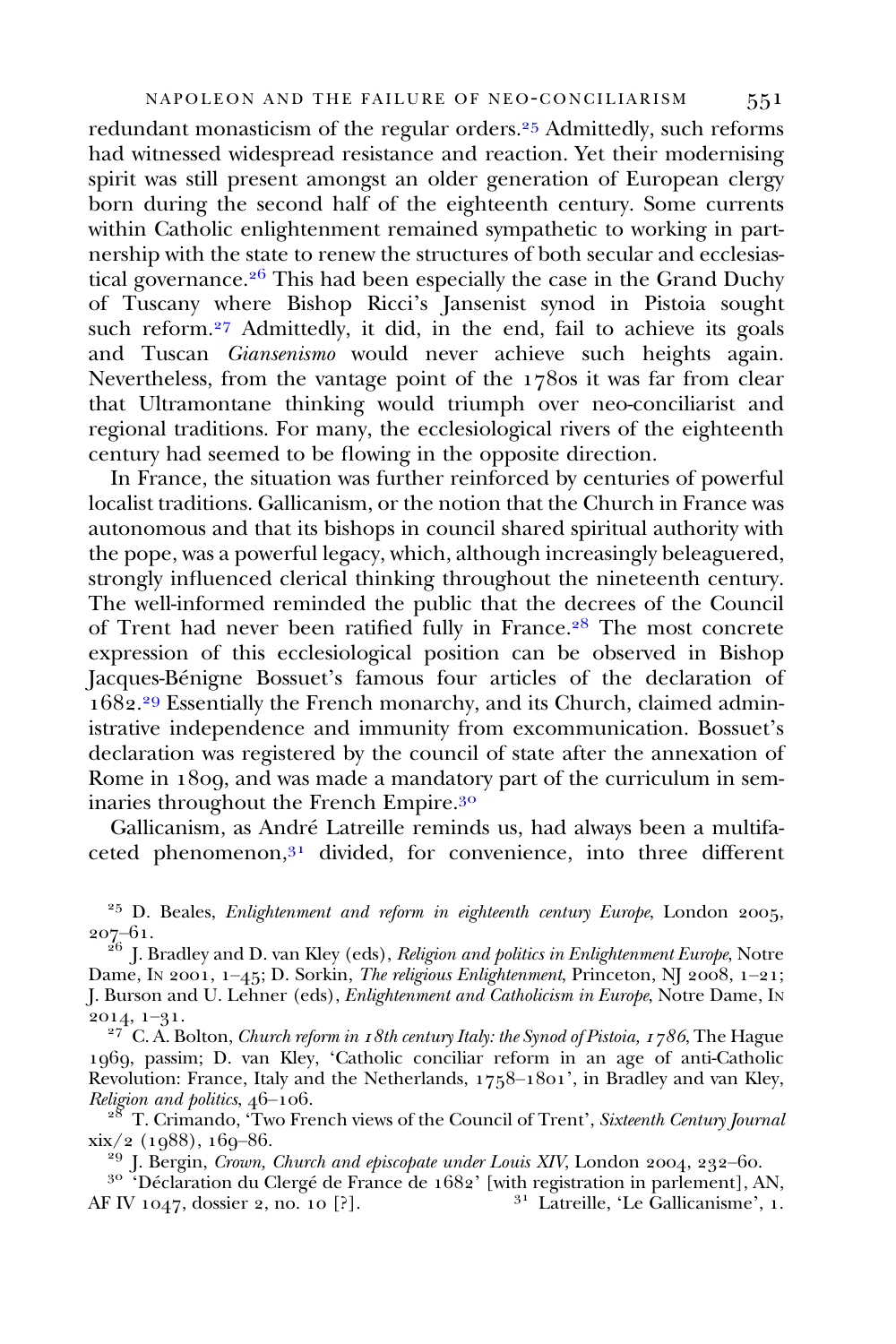strands: monarchical, parlementaire and ecclesiastical. Napoleon was interested in the monarchical branch of this tradition, but the *parlementaire* strand did re-emerge unexpectedly in . The emperor's attachment to the traditions of the Church of Gaul were to an extent opportunistic. For example, the concordat of  $1801$  can hardly be held up as a shining example of French ecclesiological tradition.<sup>32</sup> Indeed, the pope's power as supreme head of the Church was used to force the resignation of the surviving bishops of the ancien régime Gallican establishment. A more Ultramontane measure is hard to imagine.<sup>33</sup> It was viewed as a crime by the *petite église* which never forgave Pius vII for his betrayal.<sup>34</sup> Furthermore, those constitutional bishops who had sworn loyalty to the French Revolution and its civil constitution had remained wary of the Roman dimension of the Concordat.<sup>35</sup> However the really unknown quantity was the new generation of bishops created after  $\frac{1800}{1800}$  who had little or no experience of the ancien régime or of a constitutional episcopate. The emperor, as he admitted himself later on St Helena, had badly misjudged the French clergy's attachment to the traditions of Gallicanism.<sup>36</sup> The experience of revolution during the  $1790s$  had created younger curés and bishops who placed their highest hopes and loyalties in Rome. An imperial state, that had inherited the revolution's non-denominational nature and lukewarm appreciation of religion, remained suspect to them.

This article puts forward the view that the failure of the *concile national* was not strategic, but tactical. A hefty minority of Napoleonic bishops were frustrated with the pope's recalcitrance and frightened by the looming schism that threatened to plunge the Catholic Church back into the bad old days of the Civil Constitution of the Clergy.<sup>37</sup> Many of these clergymen had experienced exile and persecution in their mature years during the  $\frac{1}{7}$  and  $\frac{1}{10}$  and the danger of schism, and wanted to avoid it at all costs. Yet this same revolutionary crisis had given birth to a younger generation, within the priesthood and the episcopate, that was endowed with unprecedented Ultramontane sympathies. By  $1811$  they

<sup>32</sup> Bernard Plongeron, 'Face au Concordat 1801, résistances des évêques anciens constitutionnels', *Annales historiques de la Révolution française* cccxxxvii (2004), 85–115.

<sup>33</sup> Ibid. 85–92.<br><sup>34</sup> J.-E. Drochon, *La Petite Eglise; essai historique sur le schisme anticoncordataire*, Paris 1894, passim.

 $35$  The papal requirement that they retract their oath of  $1791$  and recant previous errors was never enforced by the Napoleonic authorities: Plongeron, 'Face au Concordat', 87; R. J. Dean, L'Eglise constitutionnelle, Napoléon et le Concordat de 1801,

Paris 2004, 315–404.<br><sup>36</sup> 'Il n'y a rien de Gallican dans le jeune clergé' : E. de Las Cases (ed.), *Le Mémorial de Sainte-Hélène*, London 1823, iii. 80.

 $37$  T. Tackett, Religion, revolution, and regional culture in eighteenth-century France: the ecclesiastical oath of  $1791$ , Princeton, NJ 1986, passim.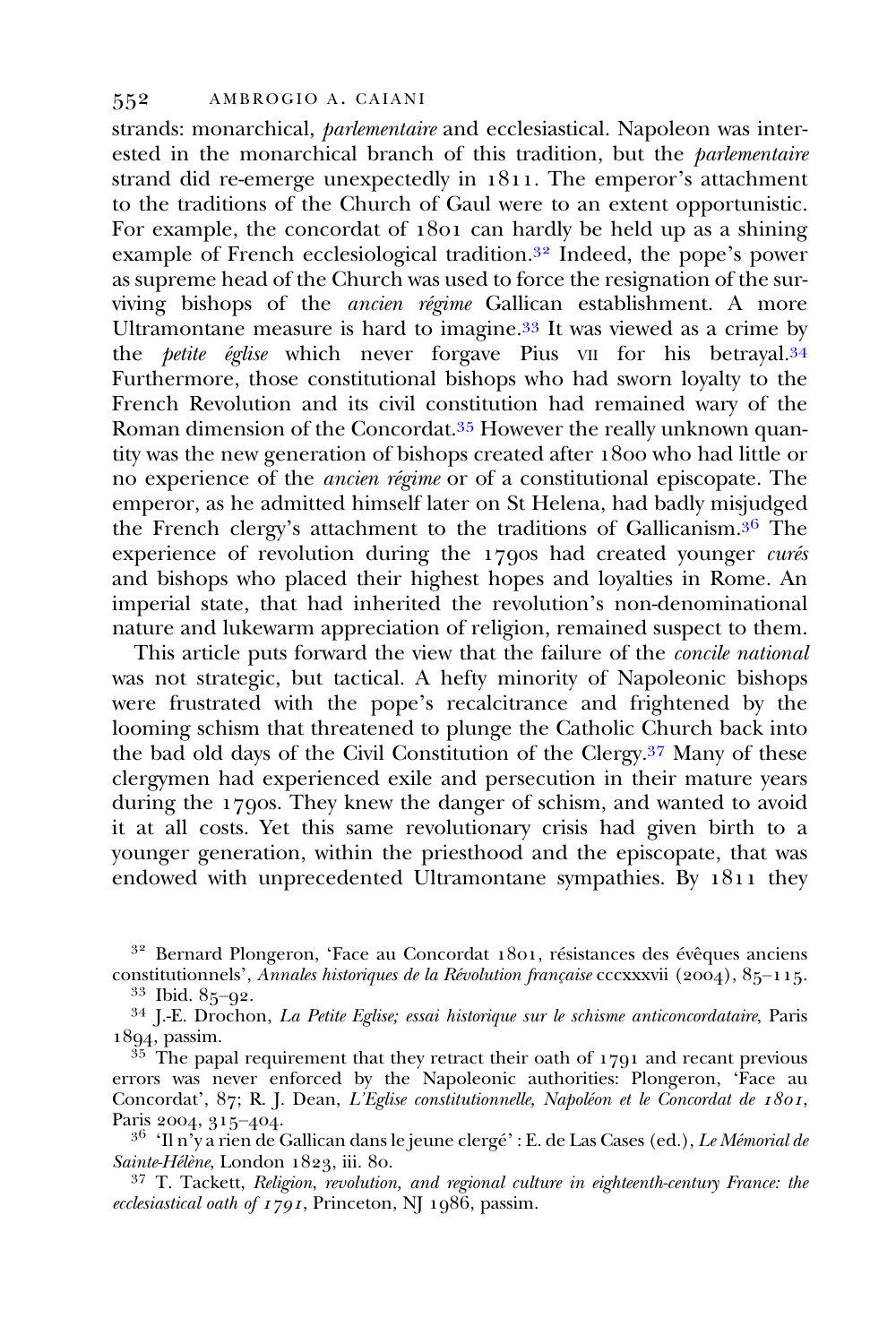#### NAPOLEON AND THE FAILURE OF NEO-CONCILIARISM 553

were different from their ancien régime and constitutional church colleagues in outlook and expectations. $3^8$  With the legitimate king in exile and church properties permanently confiscated as national lands, there was little hope that the 'real' Gallicanism of the past could ever be resurrected.

The *abbés* Lamennais (Jean, brother to the more famous Hugues), Astros, Perreau, Dauchet and many others, linked to the anti-imperial chevaliers de la foi conspiracy, were distinctly un-nostalgic.<sup>39</sup> They were radicals, who wanted a much more powerful and reformed Church to be built on the ruins of Gallicanism. In this they were natural allies of the papacy, and during the Restoration made some important contributions to political thought.<sup>40</sup> That said, Gallicanism did not die with the empire: the *abbé* Denis-Luc Frayssinous, who was the secretary to the concile national of , and the later rector of the Restoration university, did his best, with a neo-Gallican clique, to rejuvenate French ecclesiastical traditions. The battle between Gallican and Ultramontane ecclesiology would continue right up to the  $1848$  revolutions and beyond.<sup>42</sup>

At the heart of the crisis of  $1811$  were those twenty-six dioceses that had been left 'widowed' of their bishops. None of the emperor's incumbents could officially take possession of their sees as they lacked papal investiture.<sup>43</sup> The interim expedient used to solve this crisis was to force cathedral chapters to elect episcopal nominees as capitular vicars-general. This meant that, although not canonically bishops, Napoleon's candidates could administer their dioceses legitimately with the approval of the chapter. This device was at first trialed in the dioceses of Paris, Asti and Florence. However, with the help of an anti-imperial network of clergymen, the pope managed to contact clandestinely the chapters of these cathedral cities and to urged their canons to resist the French-born évêques intrus.45 This wide network, which extended from Savona to Turin to Paris, via Lyons, came to light in December 1810. It demonstrated that not only

<sup>38</sup> Bindel, *Histoire religieuse de Napoléon*, i, chs iv, ix.<br><sup>39</sup> G. de Bertier de Sauvigny, *Le Comte Ferdinand de Bertier et l'énigme de la Congrégation*,<br>Paris 1948, 36–48.

<sup>40</sup> C. Armenteros, 'Hugues-Félicité de Lamennais, lost sheep of the religious Enlightenment', in Burson and Lehner, *Enlightenment and Catholicism in Europe*,  $145-64$ .

<sup>41</sup> A. Roquette, *Monseigneur Frayssinous, grand-maître de l'université sous la Restauration,*  $1765 - 1841$ , Paris 2007, 20-63.

 $\frac{4^2}{1^2}$  A. Gough, Paris and Rome: the Gallican Church and the Ultramontane campaign,  $\frac{1848 - 1853}{1986}$ , esp. pp. 34–59.

<sup>43</sup> Félix Julien Bigot de Préameneu to Napoleon, n.d., AN, AF IV  $1047$ , dossier 2,

no. 20.<br><sup>44</sup> The immediate solution had been to return to Bourbon precedent. During the régale crisis of  $1672$  to  $1693$ , Rome had similarly refused to confirm Louis XIV's candidates to the episcopacy: Bergin, Crown, Church and episcopate, 232–60; 'Aperçu de la conduite tenu par les Empereurs et Rois lorsque les Papes se sont mal conduits', AN, AF IV 1048, dossier 2, no. 49. <sup>45</sup> 'Rapport à SM sur l'affaire d'Astros', ibid. dossier 1.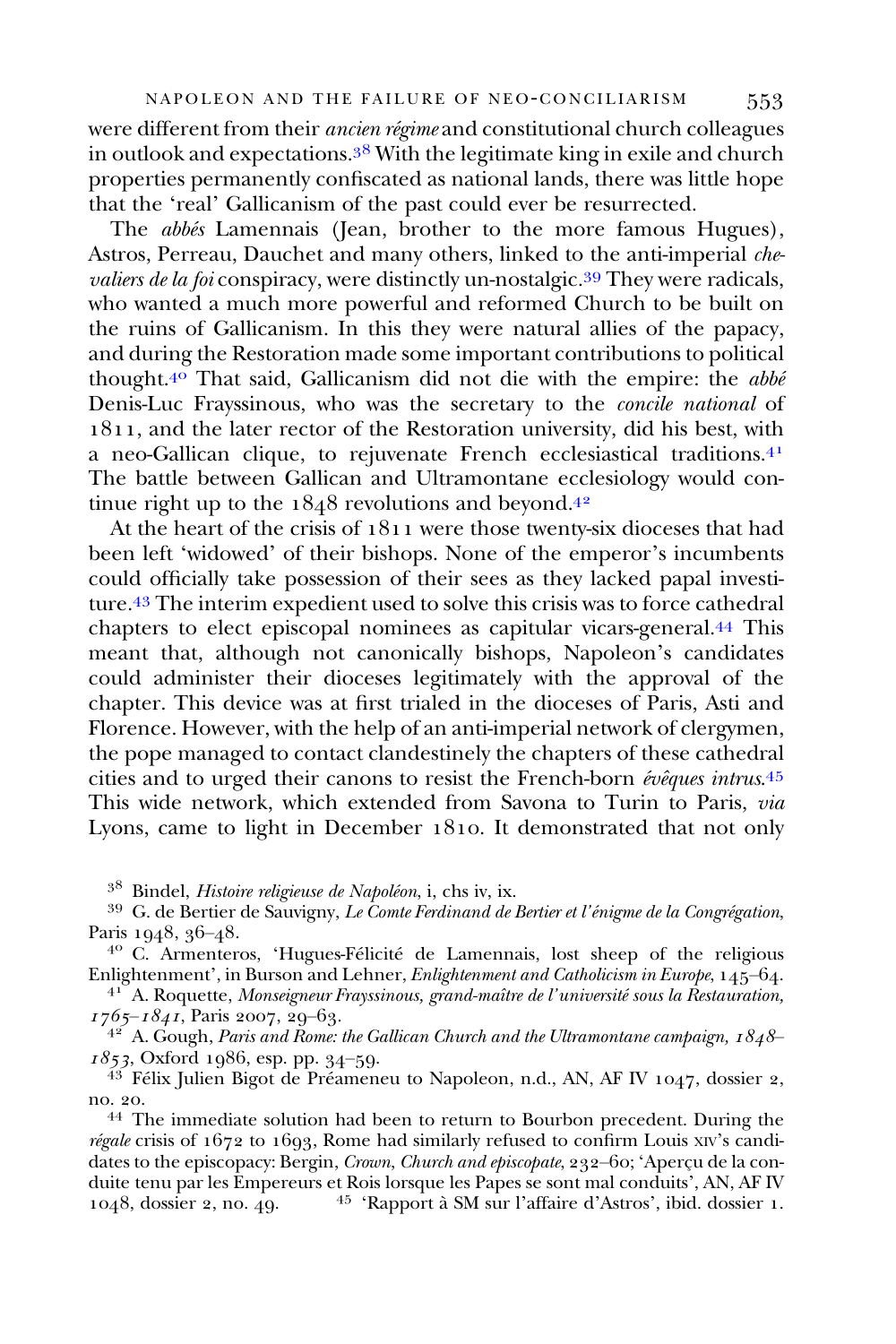clergy but also some senior lay administrators in the Napoleonic Empire had joined this conspiracy to resist the emperor's clumsy attempts to short-circuit the papacy's powers of appointment.<sup>46</sup>

The empire's legislators were forced to seek other solutions. Two ecclesiastical *conseils* met in late  $1809$  and early  $1810$  charged with advising the council of state on the most effective means of resolving the episcopal stand-off. The most loyal bishops and theologians of the empire, headed by Cardinal Fesch, met to search for a solution. Three series of questionnaires on the governance of the Church during the present crisis were issued and provided the agenda for discussion. $\frac{47}{10}$  Most preferred a negotiated settlement with the imprisoned pope. They proposed that a delegation be sent to Savona to discuss terms.  $\frac{1}{4}$ <sup>8</sup> For Pius, the release of the college of cardinals and his return to Rome were the sine qua non for future negotiation.<sup>49</sup> Yet the government was concerned about what would happen if the pope continued to resist conciliation.

The final recourse open to the emperor and his administrators was neoconciliarism, an instrument which might well back-fire.<sup>50</sup> The use of a council to arbitrate on questions of church governance did not necessarily guarantee the desired outcome. As the emperor knew only too well from his own experience with the *tribunate*, deliberative assemblies could be very unpredictable.<sup>51</sup> The *conseil* was lukewarm when it came to consider this option and recommended that it be used only in the most extreme 'case of necessity'. The Gallican abbé Jacques-André Émery, the head of the seminary of Saint-Sulpice, advised caution. For him, recognition of the independence of the French Church, in terms of its internal organisation, did not invalidate the pope's authority as the visible head of the universal Church.

Before delivering its final report, the conseil ecclésiastique met with the emperor in person on 16 March 1811.<sup>53</sup> It was decided that an attempt would be made to persuade the pope to accept a negotiated settlement by sending to Savona a hand-picked delegation, comprising the archbishop of Tours and the bishops of Trier and Nantes. They would offer the pope

<sup>46</sup> P. Droulers, 'Abbé d'Astros et l'expérience religieuse du Premier Empire', Gregorianum xxix/2 (1948), 252–87.

<sup>47</sup> 'Rapport de la Commission sur les réponses des évêques', AN, AF IV 1047, dossier no. 1.<br><sup>48</sup> Savona deputation, AN, AF IV 1048, dossier 2, nos 120–2. 1, no. 1. <sup>48</sup> Savona deputation, AN, AF IV 1048, dossier 2, nos 120–2.<br><sup>49</sup> 'Rapport du voyage des evêques auprès du pape', ibid. no. 156.<br><sup>50</sup> B. Tierney, *Foundations of the conciliar theory*, Cambridge 1955, passim; A

<sup>51</sup> I. Collins, *Napoleon and his parliaments, 1800–1815*, London 1979, 107–20.<br><sup>52</sup> J. E. A. Gosselin, *Vie de M. Émerys*, Paris 1862, ii. 295–312.<br><sup>53</sup> Haussonville, *L'Église romaine et le Premier Empire*, iv. 81–2, 8

 $^{54}$  Haussonville, *L'Église romaine et le Premier Empire*, iv.  $88-9$ .

<sup>&#</sup>x27;What was conciliarism?', in B. Tierney and P. Linehan (eds), Authority and power, Cambridge 1980, 213-24.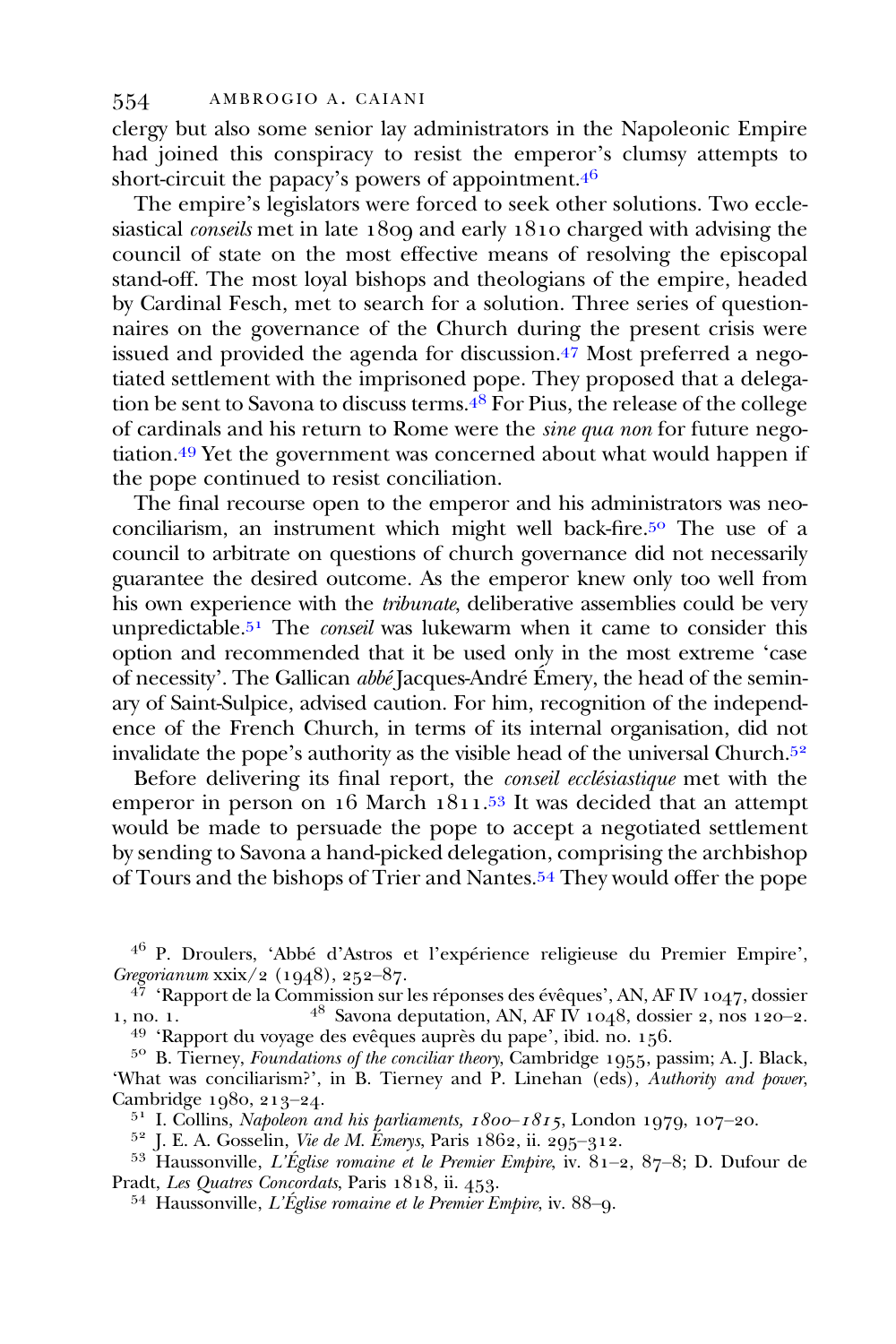the option of residing in Rome but he would have to swear allegiance to the French empire. Failing that he would live in either Avignon or Paris under imperial supervision. The pope would be guaranteed external communication through an independent diplomatic corps accredited to him. The real bottom line was that imperial nominees to sees should receive canonical investiture within six months.

The imperial government had expected that the threat of a concile national meeting in Paris would induce the pope to make concessions. In April all the bishops of the French empire, of the kingdom of Italy and Karl Theodor von Dalberg, prince-primate of Regensburg, were summoned to Paris.<sup>56</sup> The intention was that an assembly of the bishops of the imperial Church could circumvent papal authority and sanction canonical investiture by metropolitan archbishops (or in their absence the senior bishop of the province). Although superficially simple, this plan rapidly ran into difficulties. The three deputy bishops returned from Savona with a note, dated 19 May, which they claimed had the pope's sanction.<sup>57</sup> It comprised four articles which accepted the metropolitans' right to invest new bishops within six months of nomination. Within forty-eight hours, the pope's conscience caused him to disavow the note and retracted the last two articles. From a legal standpoint, the note was unsigned and thus valueless.

Failing to make progress in the negotiations in Savona, the imperial government staged a publicity campaign clothing their struggle against the pope in Gallican colours.<sup>58</sup> No previous studies have noted how the academic elite of the Empire rallied behind the *concile national* of  $1811$  and tried to provide the emperor with potent intellectual and ecclesiological ammunition. Of vital importance in this operation to win over the public sphere was Pierre Daunou who, in  $1810$ , published his far from innocent La Puissance temporelle des papes et l'abus qu'ils ont fait de leur ministère spirituel.<sup>59</sup> Daunou was a former Oratorian teaching brother and a Brumairian who knew his church history well. After a tempestuous term as president of the tribunate, he had been moved to the directorship of the imperial archives.<sup>60</sup> Here he was in the perfect position to strengthen the regime's anti-papal ideology with historical material.

 $55$  'Rapport du voyage des evêques auprès du pape', AN, AF IV 1048, dossier 2, no. 156.<br> $5^6$  Rossetti, *Giornale ossia*, 97–8; ASMi, Culto PM 2540, dossier 1 circolari.

<sup>57</sup> L. M. J. de Barral, *Fragments relatifs à l'histoire ecclésiastique des premières années du dix-*<br>*neuvième siècle*, Paris 1814, 328–30.

 $5^8$  Napoleon to Eugène de Beauharnais (his stepson and viceroy of Italy), Paris,  $3$ mars 1809, *Napoléon Bonaparte: correspondance générale*, ix, no. 20203 at p. 146; propa-<br>ganda, AN, AF IV 1048, dossier 2, nos 68–9.

 $59$  P. Daunou, La Puissance temporelle des papes, et l'abus qu'ils ont fait de leur ministère spiritual, Paris 2007, 154.<br>  $\frac{60}{60}$  G. Minart, *Pierre Daunou, l'anti-Robespierre*, Toulouse 2001, 151–77.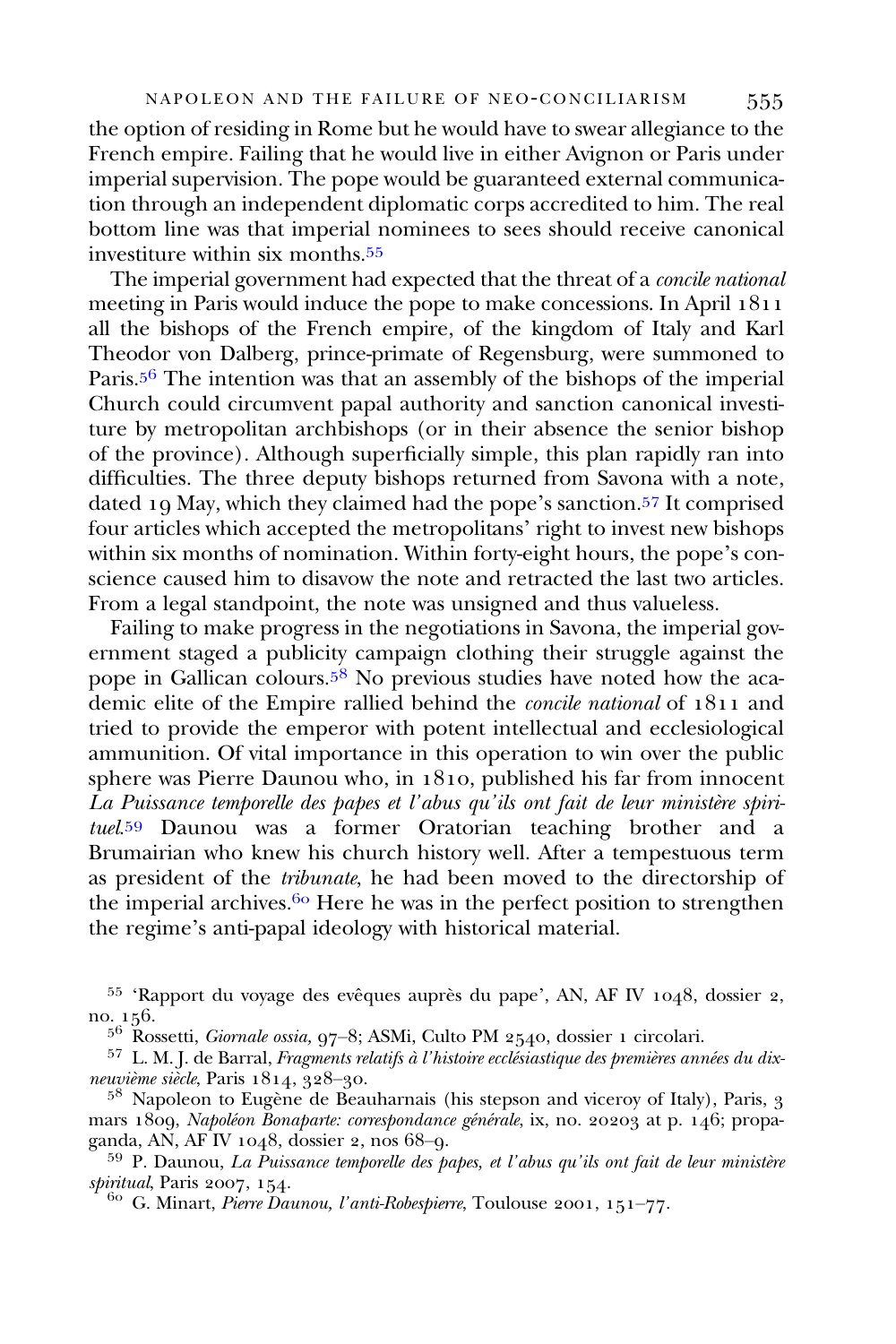Daunou and his team in the archives were behind a wide variety of learned reports and historical treatises that allowed the emperor to legitimise the *concile.*<sup>61</sup> These reports equally betrayed the regime's debt to the French enlightenment as they quoted bountifully from sceptical histories written by the *abbé* Claude Fleury and by Voltaire.  $62$  The historical research undertaken by the imperial archivists and auditeurs du conseil was prodigious, but what it possessed in mass it lacked in structure and consistency. It skipped from one historical example to another and the arguments as to why precedents, shrouded in millennial mists, should guide early nineteenth-century practices were nebulous.<sup> $63$ </sup> Ultimately, the empire's fall-back position was that, if the pope and *concile* failed to solve the investiture crisis, a return to the pragmatic sanction of Bourges of  $1438$  was inevitable. $64$ 

It was when it came to 'managing' the bishops gathered in Paris that the imperial regime made several fatal diplomatic blunders. The first problem was that the congregation of bishops summoned to Paris was not ecumenical, as not every Catholic bishop was invited to attend. Similarly, it could not be described properly as 'national' since it included Belgian, Italian and two German bishops. The ill-defined and unprecedented nature of this assembly meant that it would always be vulnerable to questions of competence and legitimacy. The second major issue was one of timing. The emperor wanted everything resolved in a matter of weeks. Such haste was unlikely, especially as the Council of Trent, the last great ecumenical council of the Church prior to  $1811$ , had taken eighteen years to promulgate its decrees.  $65$  Even the Council of Embrun of 1727, the last provincial meeting of the Gallican Church, which had condemned the writings of Jean Soanen, took four months to reach its foregone conclusion. Within five weeks Napoleon would dissolve his own concile national. Such high-handed treatment quickly sapped any residual Gallican sympathies for his reform programme.

When the bishops arrived in Paris, Cardinal Fesch hosted some preliminary conferences at his residence in the rue du Mont-Blanc. These discussions concentrated on relatively uncontentious matters, like who should

 $61$ 'de l'exercice des droits du pape et des souverains relativement aux conciles', 31 mai  $1811, AN, AF IV 1047, dossier 2, unnumbered; anon., Cérémonial du Concile National de Paris tenu l'an 1811, Paris 1811, 6–7.$ 

<sup>62</sup> 'Aperçu de la conduite tenu par les empereurs et rois lorsque les papes se sont mal conduits', AN, AF IV 1048, dossier 2, no. 49.

 $63$  'de l'exercice des droits du pape et des souverains relativement aux conciles', 31 mai  $1811$ , AN, AF IV  $1047$ , dossier 2, unnumbered.

 $^{64}$  'Daunou's report on concile', ibid. no. 13, fo. 32; N. Valois, *Histoire de la Pragmatique Sanction de Bourges sous Charles VII*, Paris 1906, passim.

<sup>6</sup> R. Po-Chia Hsia, *The world of Catholic renewal*,  $1540 - 1770$ , Cambridge 2011, 10–25.<br><sup>66</sup> J. Carreyre, *Le Concile d'Embrun, 1727*–1728, Bordeaux 1929, esp. pp. 28–62.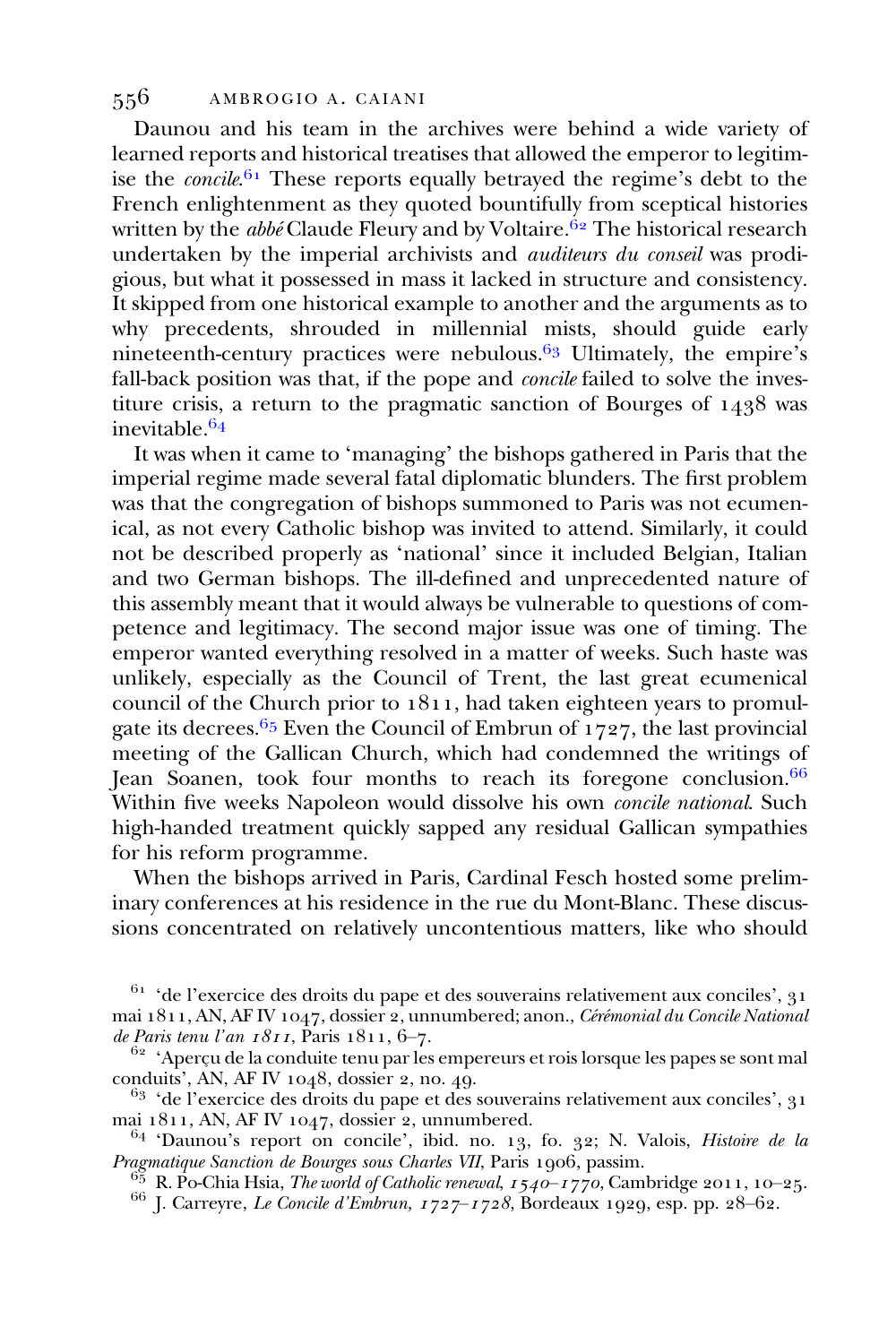assume the presidency of proceedings and questions of procedure and ceremony. Fesch, as both Napoleon's uncle and primate of Gaul, was the most senior prelate of the empire and  $ex\text{-}of\text{ficio}$  president.<sup>67</sup> From these early discussions an ecclesiastical *fronde* had started to coalesce around the archbishop of Bordeaux and the bishops of Ghent, Troyes and Tournai. They articulated a determination not to rubber-stamp passively the emperor's plans to have bishops confirmed without papal approval. The main protagonist in this affair was Maurice de Broglie, bishop of Ghent, whose journal, published by Haussonville in  $1870$ , provides the most detailed account of opposition within the concile.<sup>68</sup> This bishop was the scion of an ancien régime princely family and personified Napoleon's policy of administrative *amalgame*, of combining, that is, the winners and losers of the Revolution into a composite elite for the empire.  $69$  Yet the example of de Broglie demonstrated the regime's limited success in rallying old elites to its standard. In  $1810$  he declined promotion within the *légion d'honneur* in protest against the annexation of Rome, and was dismissed from his post as one of the emperor's chaplains.<sup>70</sup>

Those who opposed the *concile*'s reform programme and those who enthusiastically espoused a neo-conciliarist solution were two important factions, but neither could command a majority within the concile. Most bishops were moderates, who hoped that the council would present an opportunity for discussion, and that a new concordat might result. June  $1811$  saw the state opening of the *corps législatif*. It was traditional for a speech to be given from the throne outlining the legislative programme for the session. The emperor's radical plans for the papacy were discussed with little in the way of tact:

The affairs of religion have all too often been caught up in and sacrificed to the interests of a third-rate minor power. If half of Europe has separated itself from the Church of Rome, one can attribute this to the contradiction which has always existed between the truth and principles of religion, which are universally valid, against the particular claims and interests that concern a mere corner of Italy. I have put an end to this scandal forever. I have reunited Rome to the Empire. I have given the popes palaces in both Rome and Paris. If they have the interests of religion at heart they will come and reside at the centre of the affairs of Christianity, in the same way as St Peter preferred Rome to the Holy Land.

<sup>67</sup> Ricard, *Le Concile National de 1811*, 119–24.<br><sup>68</sup> J. Lenfant, 'Maurice de Broglie, évêque de Gand, 1766–1821', *Revue d'histoire de* l'Église de France xvii/76 (1931),  $312-47$ .<br>
<sup>69</sup> S. Woolf, *Napoleon's integration of Europe*, London 1991, 109–10.<br>
<sup>70</sup> Lenfant, 'Maurice de Broglie', 325.<br>
<sup>71</sup> J. Madival and E. Laurent (eds), *Archives parlementair* 

xi. 71.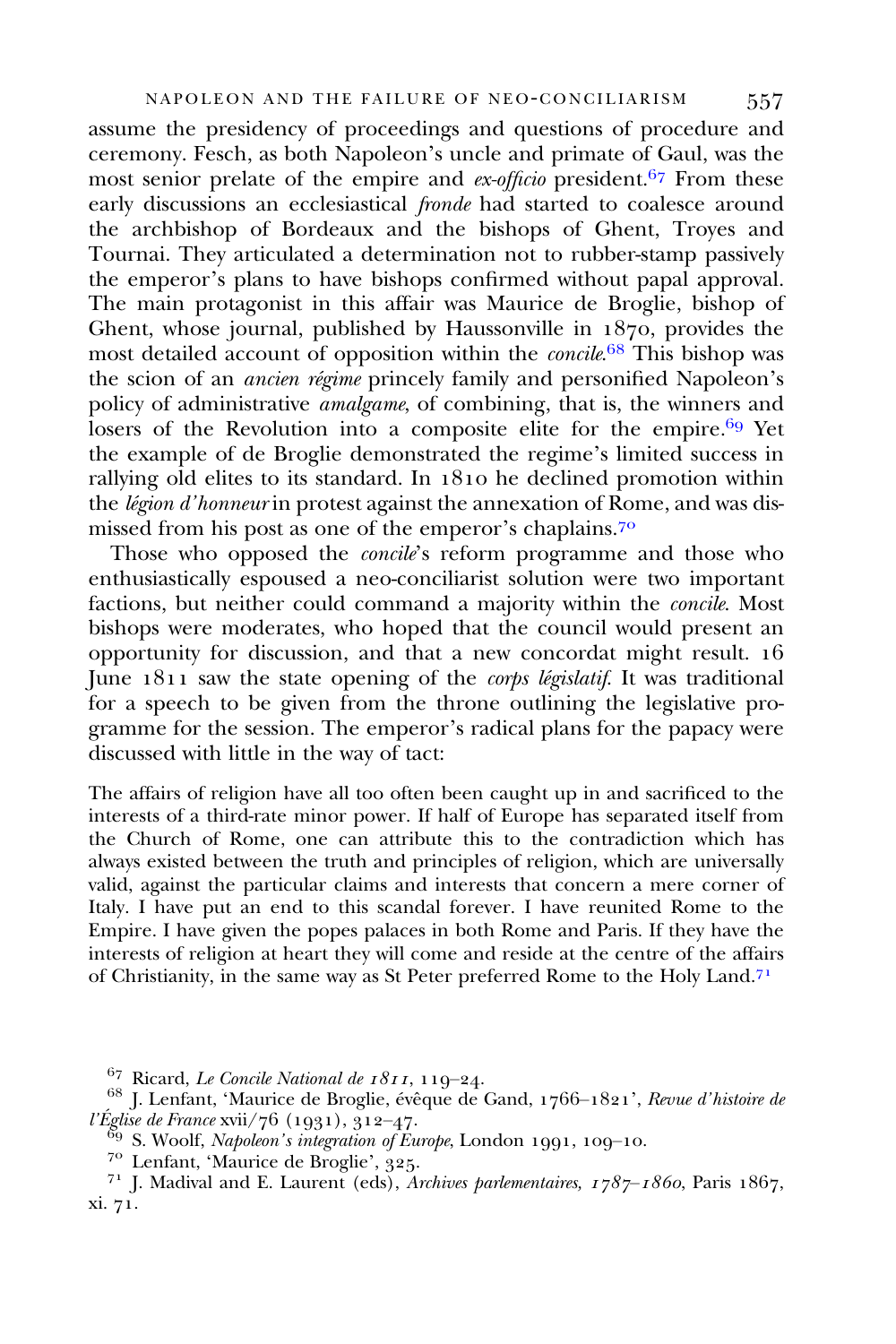This speech antagonised the bishops before the opening ceremony had even taken place.

On  $17$  June  $1811$  the *concile national* began with a solemn procession and mass at Notre Dame. The sermon preached by Étienne-Marie de Boulogne, bishop of Troyes, offered a reassuringly Gallican preamble, but also reaffirmed absolute loyalty to the papacy. Equally, Cardinal Fesch's decision to have a roll call in the course of which each bishop swore allegiance to the pope, as prescribed by the canons of the Council of Trent, was seen as inappropriate by the emperor.<sup> $72$ </sup> The most vexed question surrounded the status of those bishops who had been nominated to sees but had not received papal confirmation. When taking his oath, the bishop of Troyes dismissed these nominees as 'those, whose very presence is already a scandal in their dioceses'.73 Despite such opposition, they could attend the concile with a consultative voice but no voting rights.

On 20 June Félix-Julien-Jean Bigot de Préameneu, as minister of religious affairs, addressed the bishops and presented them with the emperor's instructions and agenda for deliberation. This speech was essentially an indictment of the policies of the Roman curia since 1801. It had been ghost-written by Daunou and revised by Fesch.<sup>74</sup> Its disrespectful tone towards the papacy, accusing the mild-mannered, and captive, Pius VII of being a reincarnation of the worst excesses of the Gregorys and Bonifaces of medieval obscurantism, was misguided at best. Equally the accusation that the Rome curia sought to excite the fanaticism of a new generation of regicides, following in the footsteps of Ravaillac and Damiens, was hyperbolic. The possibilist attitude of many bishops metamorphosed into irritation within the space of just four days. This unintended outcome highlighted the perils of neo-conciliarism. If the bishops had been handled with greater tact, and been given more time, their attitude to the concile might well have been very different

Between  $21$  June and  $11$  July the bishops essentially debated the question of how to respond to Napoleon's agenda and whether, as a body, they were competent to adjudicate on the question of investiture. Initially a commission charged with responding to the imperial address was elected. It comprised the archbishops of Ravenna, Tours and Turin and the bishops of Nantes, Troyes, Ghent and Evreux.<sup>75</sup> As the work of the abbé Ricard shows, the papal and imperial factions were evenly balanced. The Gallican theologian Jean-Baptiste Duvoisin, bishop of Nantes, tried to carry forward the empire's agenda by reading a pre-prepared statement

<sup>&</sup>lt;sup>72</sup> Report from Bigot to the emperor on ecclesiastical oath, AN, AF IV 1047, dossier 2, nos 31–2; J.-P. Lyonnet, *Le Cardinal Fesch, archevêque de Lyon*, Paris 1841.

<sup>&</sup>lt;sup>73</sup> H. Welschinger, *Le Pape et l'empereur, 1804–1815*, Paris 1905, 201.<br><sup>74</sup> Imperial address, AN, AF IV 1047, dossier 2, no. 74.<br><sup>75</sup> Ricard, *Le Concile National de 1811*, 158–60.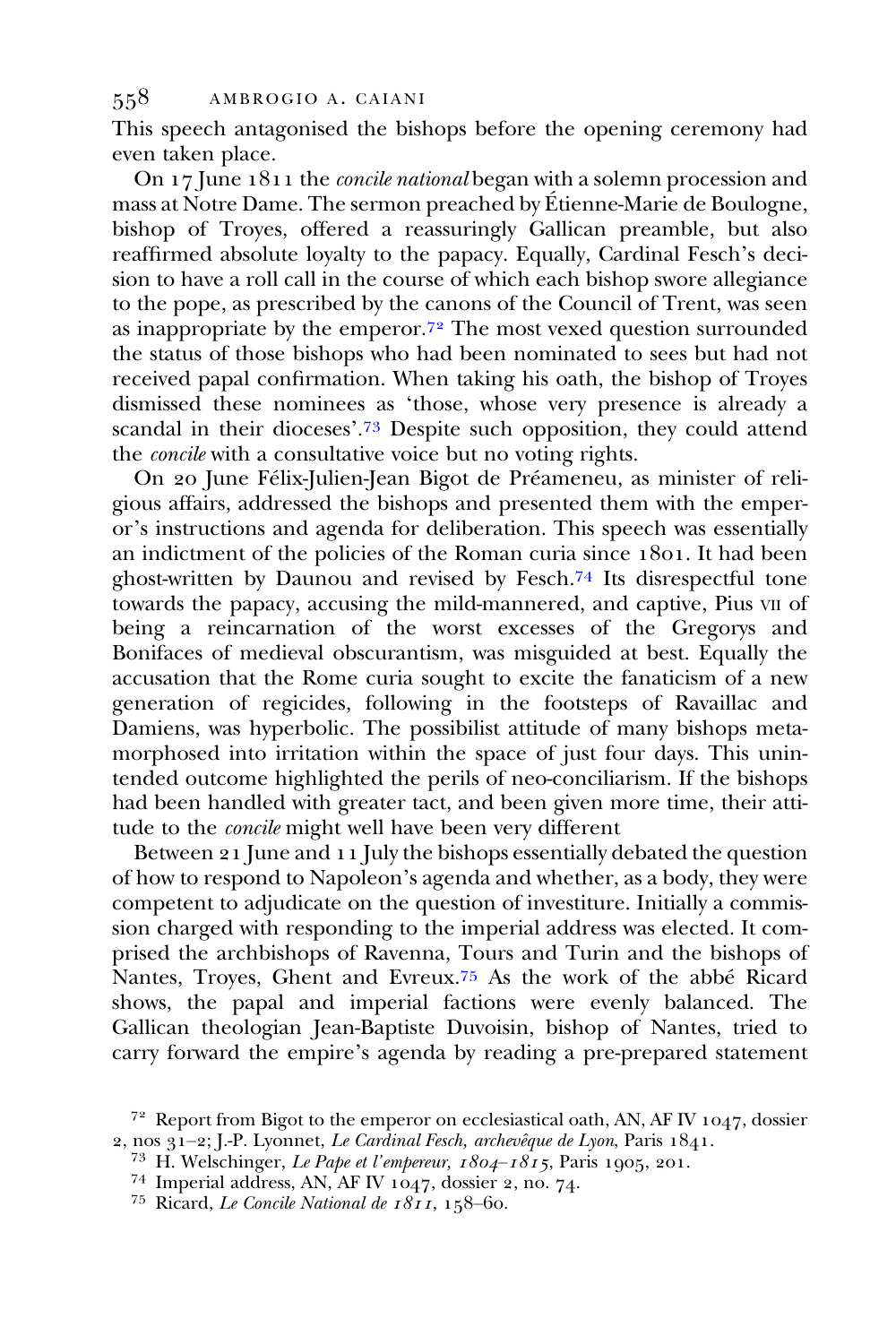which expressed gratitude to Napoleon for convening the council and declared the pope's excommunication of the emperor nullified by the four articles of the Gallican Church. The bishop of Ghent objected strenuously to the content of this response and defended the prerogatives of the Holy See. The retort that Duivoisin's text had already been approved by Napoleon only made matters worse.

A redrafted version of Duvoisin's reply to the emperor's address was debated in three general congregations towards the end of June. The archbishop of Bordeaux reaffirmed that the canons of the Council of Trent entitled the pope unequivocally to excommunicate sovereigns. He declared: 'condemn the pope if you dare and condemn the Church if you can!'77 The commission made no more progress in reaching a resolution than ecclesiastical conseils of the previous two years had done. Like the conseils, several bishops demanded that their response to the emperor must contain the humble appeal that the pope be released from Savona and brought to the concile. The emperor was aware of the growing ecclesiastical *fronde* and, on 29 June, refused to receive a deputation from the concile.

The early weeks of July saw a new commission appointed to discuss two fundamental questions: Was the concile competent to decide the issue of investiture? If so, could it provisionally confirm the appointment of the nominated bishops?<sup>78</sup> This new committee comprised Cardinals Carlo Francesco Caselli and Giuseppe Maria Spina (mistakenly believed to be pro-imperial moderates), the archbishops of Bordeaux and Tours, and the bishops of Nantes, Comacchio, Ivrea, Tournai, Trier and Ghent. Louis-Mathias de Barral, the Gallican archbishop of Tours, tried a change in tactics. He revealed the outcome of his mission to Savona in May. He did bend the truth by stating that the pope was in principle, with some reservations, in favour of the four articles which been drafted in his presence. This revelation backfired as many argued that if the pope was in agreement then surely there was no 'case of extreme necessity', no need for emergency measures to invest new bishops. Consequently, the pope should be asked to send the necessary bulls to confirm the emperor's candidates. Several ballots were taken on the question of whether the concile was competent to decide the investiture issue, and a majority against emerged.

On 5 July Fesch travelled to Saint Cloud to give the emperor news of this significant reverse.<sup>80</sup> The neo-conciliarist solution, instead of rallying and

<sup>&</sup>lt;sup>76</sup> Haussonville, *L'Église romaine et le Premier Empire*, iv. 258–61; 'Esprit du Concile' (police reports on the bishops), AN, AF IV 1047, dossier 2, nos 32–3.

<sup>&</sup>lt;sup>77</sup> Haussonville, *L'Église romaine et le Premier Empire*, iv. 281.<br><sup>78</sup> 'Note on committee', St Cloud, juillet 1811, AN, AF IV 1047, dossier 2, no. 35.<br><sup>79</sup> 'Esprit du Concile', ibid. nos 32–3.<br><sup>80</sup> Lyonnet, *Le Cardina*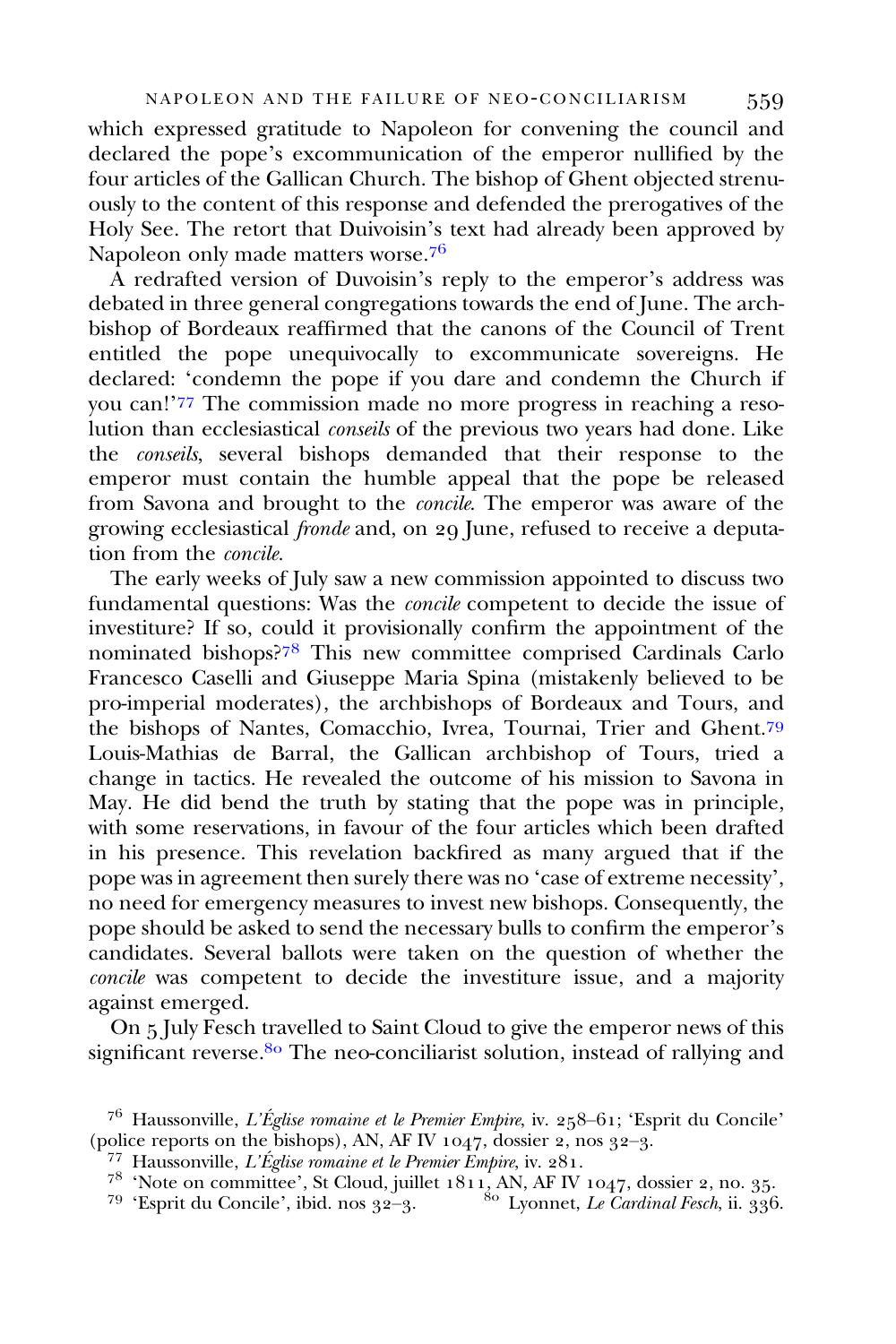resurrecting the Gallican Church on the contrary emphasised the strength of Ultramontane feeling. The emperor expressed his dissatisfaction and threatened to arrest any metropolitan archbishop who would not bestow canonical investiture on an imperial candidate.<sup>81</sup> A last ditch attempt was made to save the situation and Napoleon dictated a draft set of decrees to be approved by the bishops.

Those bishops who were active in the ecclesiastical fronde made it known that if this decree was approved, they would return to the question of competency. $82$  Fesch, yet again, was summoned by his nephew and asked to identify the key troublemakers. The bishops of the satellite kingdom of Italy were native Italians, unlike their colleagues in the *départements* réunies of Piedmont, Parma and Tuscany which were ruled directly from Paris and had French-born bishops.<sup>83</sup> The *canonico* Rossetti's diary alleges that the episcopate of the Italian kingdom was singled out by the emperor for effusive praise. These prelates, who had little native tradition of Gallicanism, proved much more amenable to the imperial will than their French counterparts, who considered themselves as champions of the Ultramontane cause.  $84$  Why the Italian episcopate of the satellite kingdom proved more docile than those born in France is hard to fathom. One could speculate that not having experienced a native revolution they did not appreciate fully the dangers of a schism. Perhaps the Giansenismo of several leading Italian seminaries made some of the older bishops more sympathetic to curbing papal power.  $85$ 

Given the increasing problems in making progress with the *concile's* agenda, Fesch was asked to name the principal opponents of the reform programme. Under pressure he was forced to identify the bishops of Ghent, Tournai and Troyes as the principal culprits. They were arrested at three that very morning and would spend the next three years either in fortresses or internal exile.<sup>86</sup> These arrests were a harbinger for the dissolution (suspension would be more accurate) of the *concile* on  $12$  July . All the bishops were told to remain in Paris awaiting further orders. An interregnum of three weeks ensued, during which a streamlined version of neo-conciliarism, that left no hostages to fortune, was choreographed behind the scenes.

The most forgotten aspect of  $1811$  was the brief re-emergence of *parle*mentaire Gallicanism. The council of state appointed a special commission of experts to explore legal remedies and apply pressure on the episcopate to solve the investiture crisis. It was presided over by Régnier, as minister of

<sup>&</sup>lt;sup>81</sup> Haussonville, *L'Église romaine et le Premier Empire*, iv. 325. <sup>82</sup> Ibid. iv. 328–9.<br><sup>83</sup> ASMi, Culto PM 2540, dossier 2, concili e sinodi.<br><sup>84</sup> Rossetti, *Giornale ossia*, 37–69, esp p. 51.

 $^{85}$  van Kley, 'Catholic conciliar reform', passim.<br>  $^{86}$  I.-O. Boudon, Napoléon et les cultes, Paris 2002, 286-90, 299-304.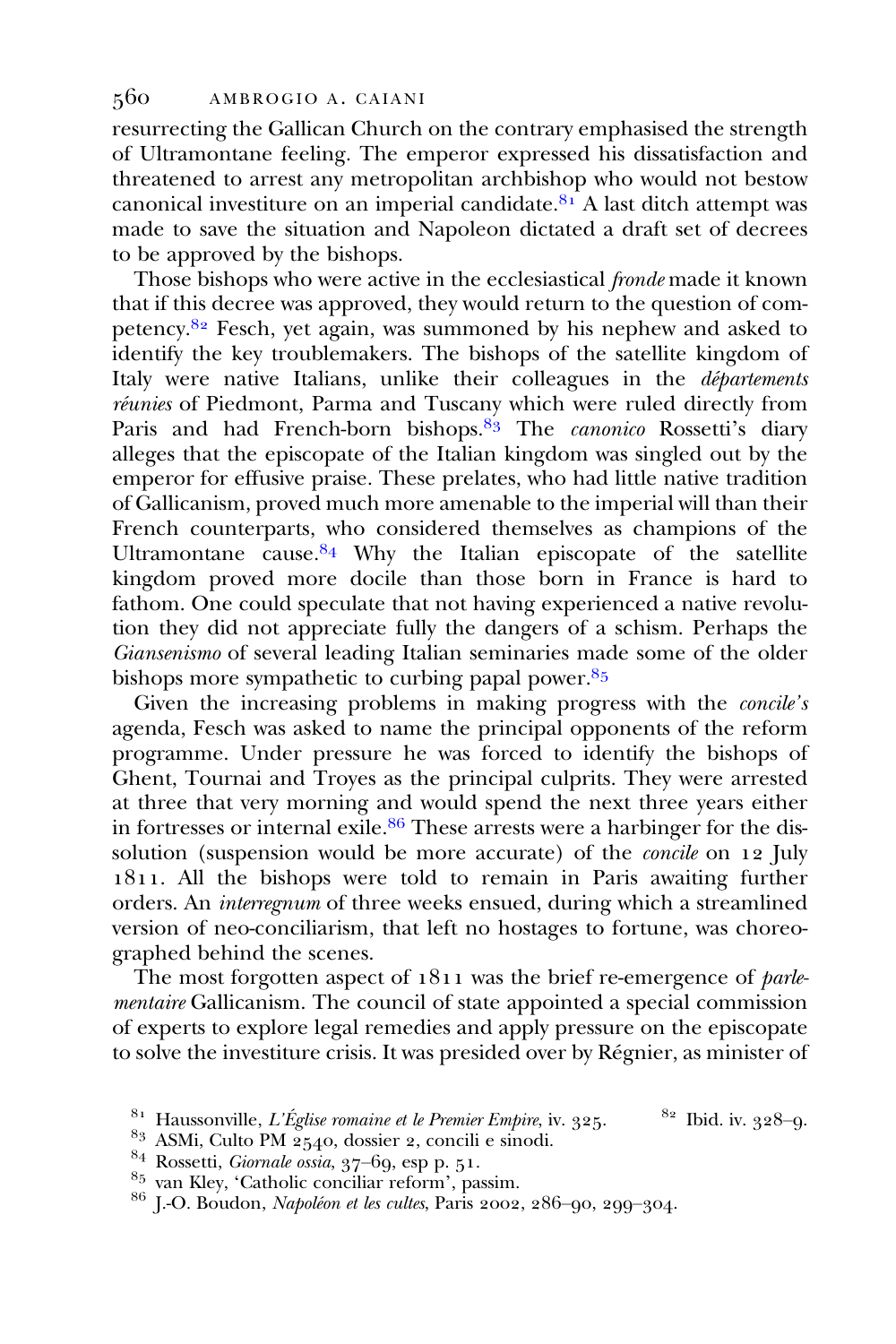justice, and included some of the most famous jurists of the empire: Jean-Jacques-Régis de Cambacérès, Bigot, Michel Regnaud de Saint-Jean d'Angély and Achille Libéral Treilhard.<sup>87</sup> Many of these men had been close to the Jansenist avocats of the parlement of Paris who had resisted the papal bull *Unigenitus* with great vigour throughout the eighteenth century.<sup>88</sup> From this older generation of lawyers they had inherited a disdain for any intrusion by Rome into French affairs. They were eager to protect Gallicanism from papal interference. In this goal they had a keen ally in the Voltairian, and anti-clerical minister of police, Anne Jean Savary duc de Rovigo.  $89$  He had been a key figure in the repression of secret networks of Ultramontane clergy, and had overseen the interrogation and arrests of the three bishops who had challenged the emperor's intentions during the concile. In many ways these men were the ideologues of Napoleon's 'War against God'.

The work of this commission has been ignored by historians, although its findings were truly remarkable for an imperial regime that was so invested in legislative innovation.<sup>90</sup> Its jurists agreed that a metropolitan archbishop could invest new bishops, and that this could be done with the approval of the concile. For the commission, the most important question was what to do if archbishops refused to comply. Under the ancien régime their revenues could be withheld and their properties confiscated. However, as church lands had been nationalised in  $178q$  this remedy was unlikely to be sufficiently intimidating.

The commission lamented the fact that modern legal codes made no provision for the old legal instrument of the appel comme d'abus.<sup>91</sup> Under this procedure, during the *ancien régime*, appeals against ecclesiastical decisions could be brought to secular courts of appeal, like the old *parlements*. Here, clerical rulings or actions could be overturned. This instrument was used against clergy who exceeded the boundaries of their jurisdiction and intruded into the realms of the secular. The commission proposed its reintegration into imperial law and thus gave judges a potent weapon against rogue archbishops. Their suggestion that *parlementaire* Gallicanism be resurrected was decidedly unexpected. Régnier argued

 $\overline{a}^{\overline{00}}$  M. Broers, The Napoleonic Mediterranean: Enlightenment, revolution and empire, London 2016, esp. pt II; T. Lentz and G. Bernard (eds), Napoléon et le droit, Paris , esp. Guillaume Bernard, 'Le Droit dynastique napoléonien: entre enracinement historique et innovation politique', at pp.  $q_1$ –102; Marc Bouvet, 'Le Conseil d'État napoléonien, juge administratif suprême sous l'Empire', at pp.  $125-39$ ; and Xavier Martin 'L'Implication de Bonaparte dans l'éclosion du Code Civil', at pp. 199–210.<br><sup>91</sup> R. Génestal, *Les Origines de l'appel comme d'abus*, Paris 1951, passim.

 $87$  'Rapports de la commission sur les réponses des évêques', AN, AF IV 1047, dossier

<sup>2,</sup> no. 10.<br>  $\frac{88}{1994}$  D. Bell, *Lawyers and citizens: the making of a political elite in old regime France*, Oxford 1994, 68–91.<br>
<sup>89</sup> T. Lentz, *Savary, le Séide de Napoléon*, Paris 2001, 281–7.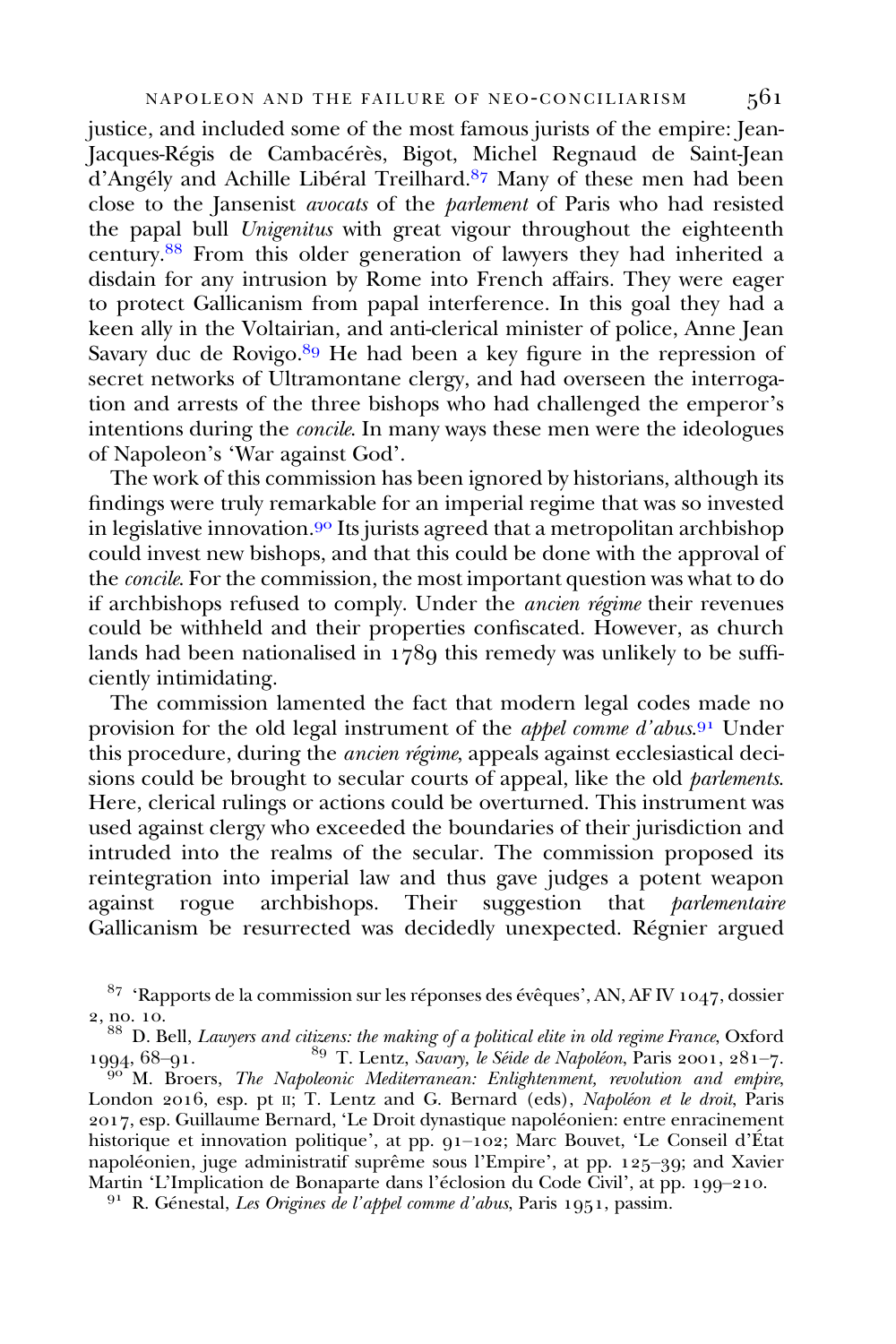that articles six and seven of the organic laws of the Concordat (which the papacy had never accepted) had allowed for allegations of clerical abuse of power to be judged by the council of state.  $9<sup>2</sup>$  They advised that the emperor could transfer the council's jurisdiction over the clergy to the imperial courts of justice. Thus, metropolitans refusing to invest candidates could be tried through an *appel comme d'abus* as criminally negligent in the exercise of their duties and indicted accordingly.<sup>93</sup> Imperial prosecutors anywhere in the empire could thus pursue any metropolitan who did not invest nominees. It was a safe assumption that Savary's police force would vigorously enforce this anti-clerical legislation.

The *appel comme d'abus* inhabited the porous and permeable boundaries of the *ancien regime's* alliance of Throne and Altar.<sup>94</sup> Imperial France had claimed supremacy over all religions and did not recognise an autonomous religious jurisdiction that operated in parallel with that of the state. Even considering resurrecting such an arcane instrument of parlementaire constitutionalism was paradoxical and highlighted the limits of neo-conciliarism. The draft decree that would have re-established and incorporated the *appel comme d'abus* into law was impressive in its menace. By early August  $1811$ the decree was at an advanced stage in the drafting process and came close to promulgation.

Although there is no surviving evidence, it seems plausible that Savary and the ministry of police leaked these draft decrees to the prelates in Paris, thus heightening their fears of arrest. Whatever the case may be, episcopal resolve melted away during the second half of July 1811. The turningpoint came when all bishops in Paris were invited to the ministry of religious affairs and presented with a draft decree containing five articles.<sup>96</sup> Essentially these returned to notions that the Church in France was autonomous and after six months metropolitans could invest their own bishops. The only concession was article five, that made provision for an enlarged deputation to be sent to Savona to seek papal sanction.<sup>97</sup> Bigot, as the French minister of religious affairs, and Giovanni Bovara as his Italian counterpart, spent many days trying to persuade the bishops in Paris to accept this draft decree in writing. The letter of adherence drafted by Cardinal Étienne Hubert Cambaceres, archbishop of Rouen, served as the template to which the vast majority of bishops signed their name.<sup>98</sup>

no. 44. <sup>93</sup> 'Projet de loi', ibid. <sup>94</sup> van Kley, *Religious origins*, 114–70.<br><sup>95</sup> Long undated draft piece of legislation signed by Cambaceres, AN, AF IV 1047, dossier 2, no. 45. <sup>96</sup> Draft decree, ibid. no. 54. <sup>97</sup> I  $9^6$  Draft decree, ibid. no. 54.

 $9<sup>92</sup>$  'Rapport de la commission présidée par S.E. le Grand Juge et chargée de proposer un projet touchant l'institution canonique des évêques', AN, AF IV  $1047$ , dossier 2, no. 44. <sup>93</sup> 'Projet de loi', ibid. <sup>94</sup> van Kley, *Religious origins*,  $114-70$ .

 $9^8$  C. Ledré, 'Un Archevêque français au concile de 1811', Revue d'histoire de l'Église de France xxxii/20  $(1946)$ , 84-102.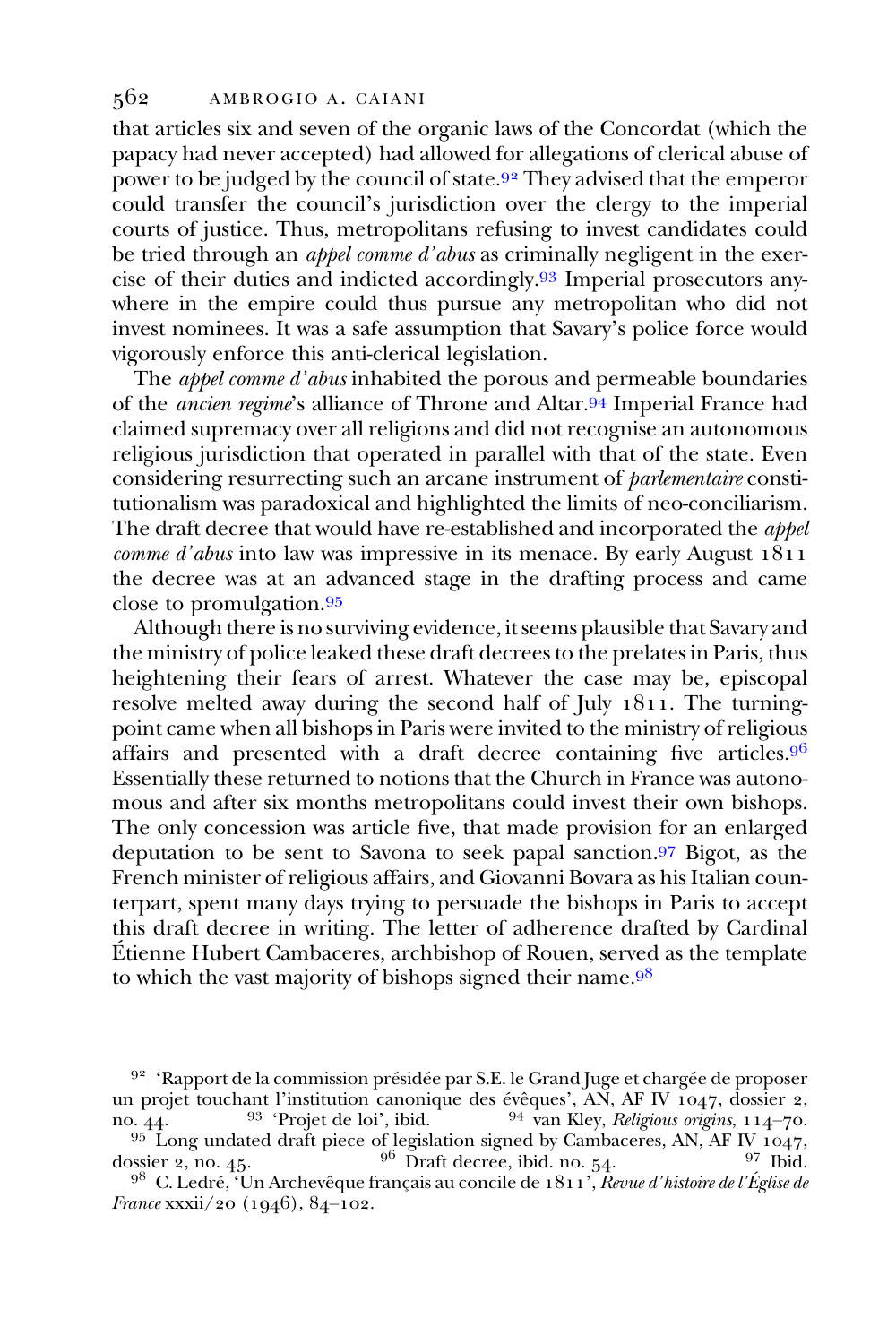On 25 July Bigot tallied votes for and against. To his satisfaction eightyfive bishops were favourable, while thirteen still opposed the decree.<sup>99</sup> Ten days later, the concile was reconvened for a pre-orchestrated final general congregation in which nothing was left to chance.<sup>100</sup> During the closing session, Bigot and Bovara steered the bishops successfully towards a formal ratification of the decree. The imperial government had achieved its objective, yet it could not hide the fact that the *concile's* favourable verdict was the outcome of physical coercion and psychological intimidation. The enlarged deputation mandated by the decrees comprised the usual storm-troopers of Gallicanism and was expanded to include Cardinals Aurelio Roverella, Fabrizio Ruffo, Alphonse de Bayanne and Antonio Dugnani who headed for Savona.<sup>101</sup> They would negotiate with the pope from September until January 1812.<sup>102</sup>

Success seemed to follow in the wake of this delegation when on 25 September a draft papal brief arrived in Paris that accepted the decrees of the concile.<sup>103</sup> It was worded delicately, as it made no reference to the imperial government and seemed to imply that the concile had been summoned by the pope *motu proprio*.<sup>104</sup> This was unacceptable to the imperial authorities, and in the following months attempts were made to revise the brief. The pope reiterated his demands that he be released, and refused to accept that imperial appointments extend to the Suburbicarian sees of the province of Rome.<sup>105</sup> The French had abolished and amalgamated a number of these dioceses, so their return to papal control was impossible in practice. The failure of the concile national seemed confirmed when, in February 1812, the pope, though gravely ill, was transferred from Savona to Fontainebleau amidst security concerns and the need to isolate him further<sup>106</sup>

Such a conclusion would be hasty, however, as throughout  $1812$  and early 1813 negotiations between Napoleon and the pope continued. They would culminate in the Concordat of Fontainebleau, signed by Pius VII on  $25$  January 1813. Its provisions were profoundly inspired by the

<sup>165</sup> Bigot to bishops in Savona, 3 Dec. 1811, AN, AF IV 1047, dossier 2, no. 124; L. Madelin, *La Rome de Napoléon*, Paris 1906, 435–53.

 $10^6$  Melchior-Bonnet, Napoléon et le pape, 305-23.

 $99$  Bigot and Bovara's tallies of bishops for and against the decree, AN, AF IV 1047, dossier 2, nos 48-52; Eugène de Beauharnais orders Bovara to Paris, 8 June 1811, ASMi, Culto PM 2540, dossier 2, concili e sinodi.

<sup>&</sup>lt;sup>100</sup> Ricard, *Le Concile National de 1811*, 257–83.<br><sup>101</sup> Haussonville, *L'Église romaine et le Premier Empire*, v. 10–14.<br><sup>102</sup> Joseph-Marie de Gérando, report, AN, AF IV 1048, dossier 2, nos 123, 124.<br><sup>103</sup> Patriarch o

 $\frac{164}{164}$  Reports by Bigot on issues with draft papal brief, ibid. nos 82–5; Haussonville, L'Église romaine et le Premier Empire, v. 74–105.